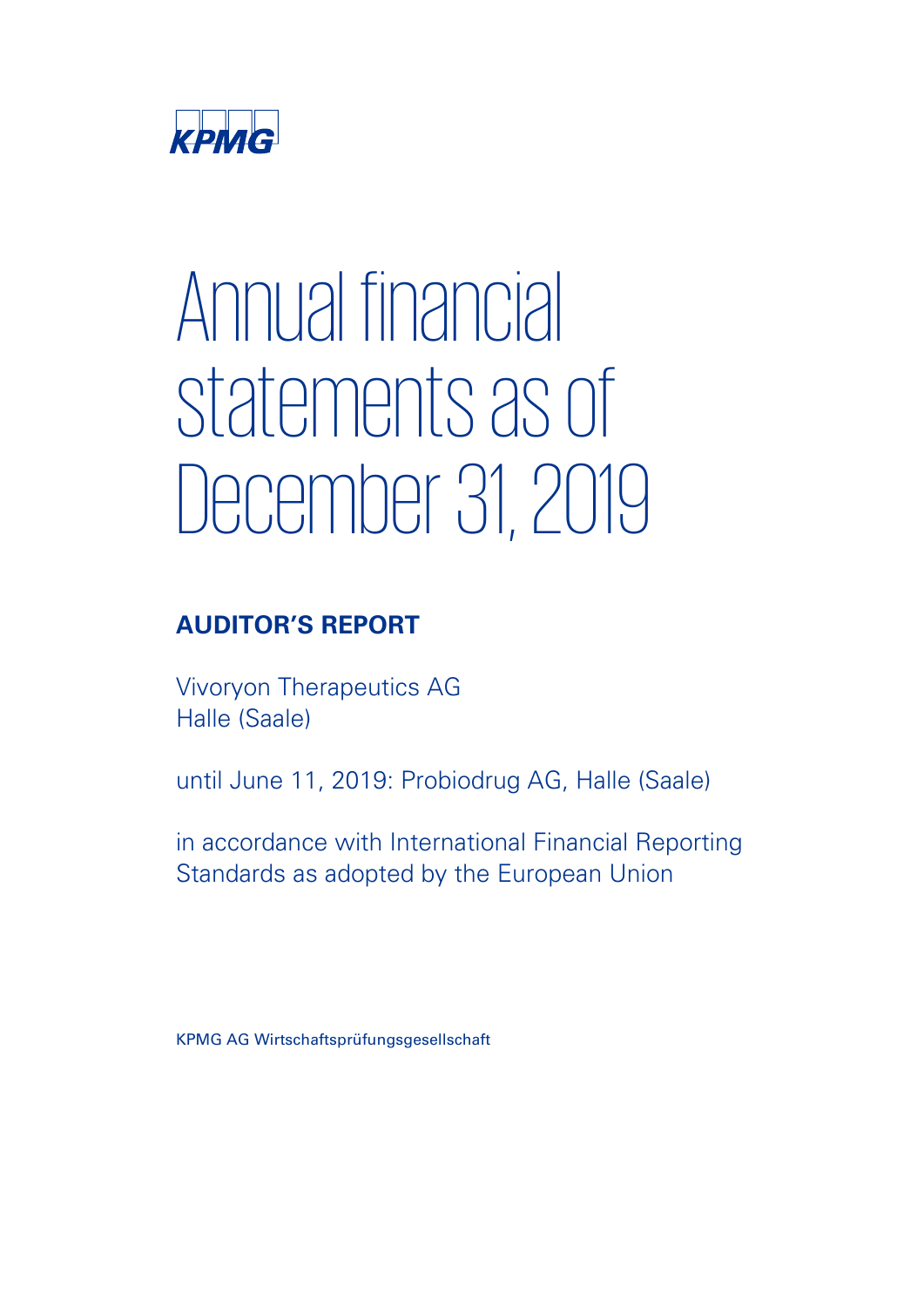# **Statement of financial position as of December 31, 2019**

**ASSETS**

|    |                                            | <b>Notes</b> | 31/12/2019       | 31/12/2018     |
|----|--------------------------------------------|--------------|------------------|----------------|
| А. | <b>Noncurrent assets</b>                   |              | <b>kEUR</b>      | <b>kEUR</b>    |
|    | Intangible assets<br>ı.                    | 3.3/6.1      | 16               | 7              |
|    | Property, plant and equipment<br>Ш.        | 3.4/6.2      | 465              | 56             |
|    | III. Financial assets                      | 3.6          | 3<br>484         | 3<br>66        |
| В. | <b>Current assets</b>                      |              |                  |                |
|    | Other current assets and prepayments<br>L. | 6.3          | 3.853            | 199            |
|    | Cash and cash equivalents<br>Ш.            | 3.7/6.4      | 41.524<br>45.377 | 3.783<br>3.982 |

|  | 45.861 | 4.048 |
|--|--------|-------|
|  |        |       |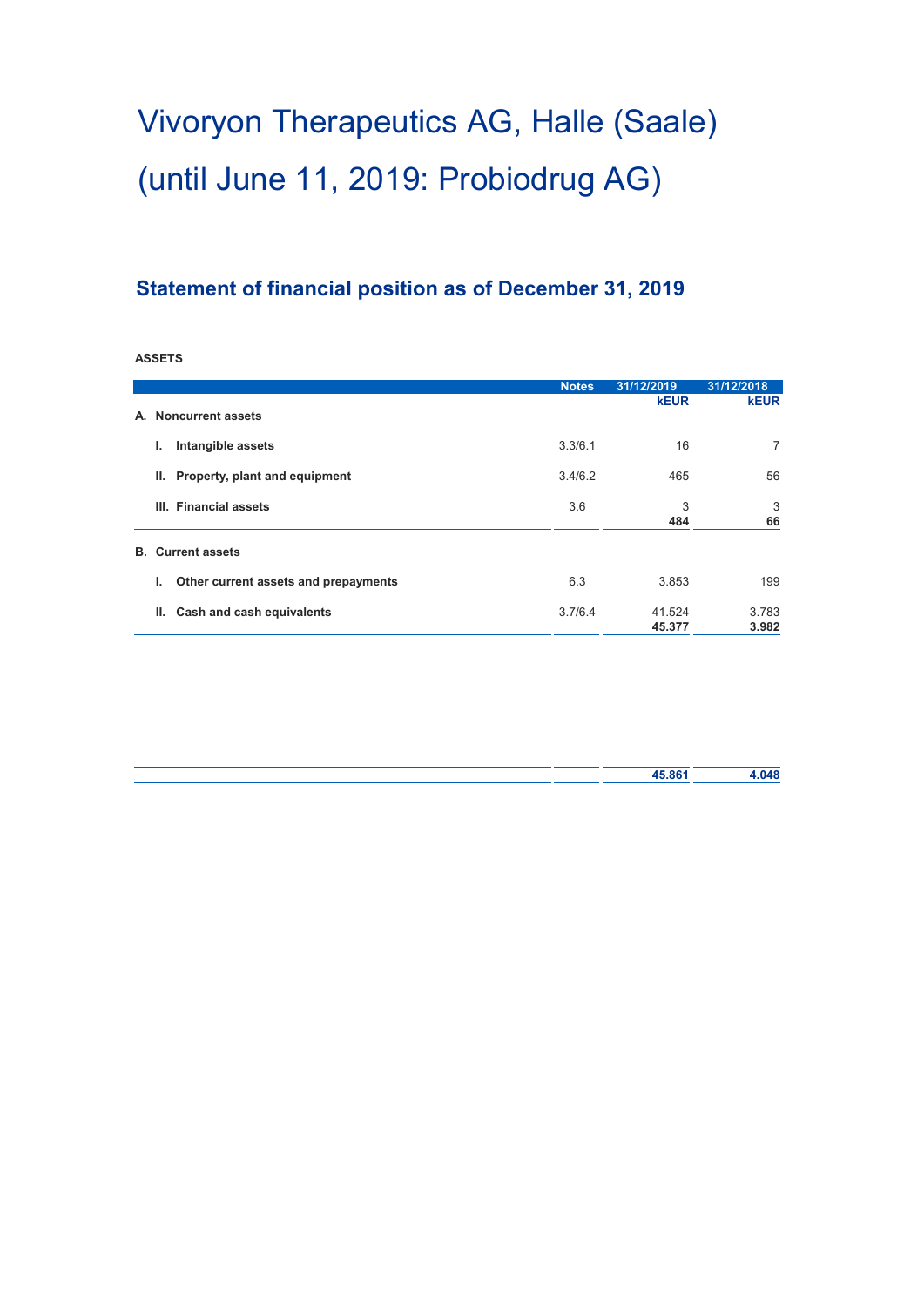#### **EQUITY AND LIABILITIES**

|    |               |                                 | <b>Notes</b> | 31/12/2019  |                     | 31/12/2018  |             |
|----|---------------|---------------------------------|--------------|-------------|---------------------|-------------|-------------|
|    |               |                                 |              | <b>kEUR</b> | <b>kEUR</b>         | <b>kEUR</b> | <b>kEUR</b> |
| А. | <b>Equity</b> |                                 | 3.8/6.5      |             |                     |             |             |
|    | L.            | Share capital                   |              |             | 19.975              |             | 8.208       |
|    | Ш.            | Additional paid-in capital      |              |             | 86.388              |             | 48.740      |
|    |               | III. Accumulated other          |              |             |                     |             |             |
|    |               | comprehensive loss              |              |             | $-562$              |             | $-405$      |
|    |               | <b>IV.</b> Accumulated deficit  |              |             | $-63.136$<br>42.665 |             | $-55.313$   |
|    |               |                                 |              |             |                     |             | 1.230       |
|    |               | <b>B.</b> Liabilities           |              |             |                     |             |             |
|    | Ι.            | <b>Noncurrent liabilities</b>   |              |             |                     |             |             |
|    |               | 1. Pension liabilities          | 3.9/6.6      | 1.951       |                     | 1.854       |             |
|    |               | 2. Lease liabilities            | 3.1/8.1      | 315         | 2.266               | 0           | 1.854       |
|    | Ш.            | <b>Current liabilities</b>      |              |             |                     |             |             |
|    |               | Provisions<br>$1_{-}$           | 3.10         | 12          |                     | 12          |             |
|    |               | Trade payables<br>2.            | 3.6          | 539         |                     | 772         |             |
|    |               | Lease liabilities<br>3.         | 3.1/8.1      | 91          |                     | $\Omega$    |             |
|    |               | Other current liabilities<br>4. | 6.7          | 288         | 930                 | 180         | 964         |
|    |               |                                 |              |             | 3.196               |             | 2.818       |
|    |               |                                 |              |             | 45.861              |             | 4.048       |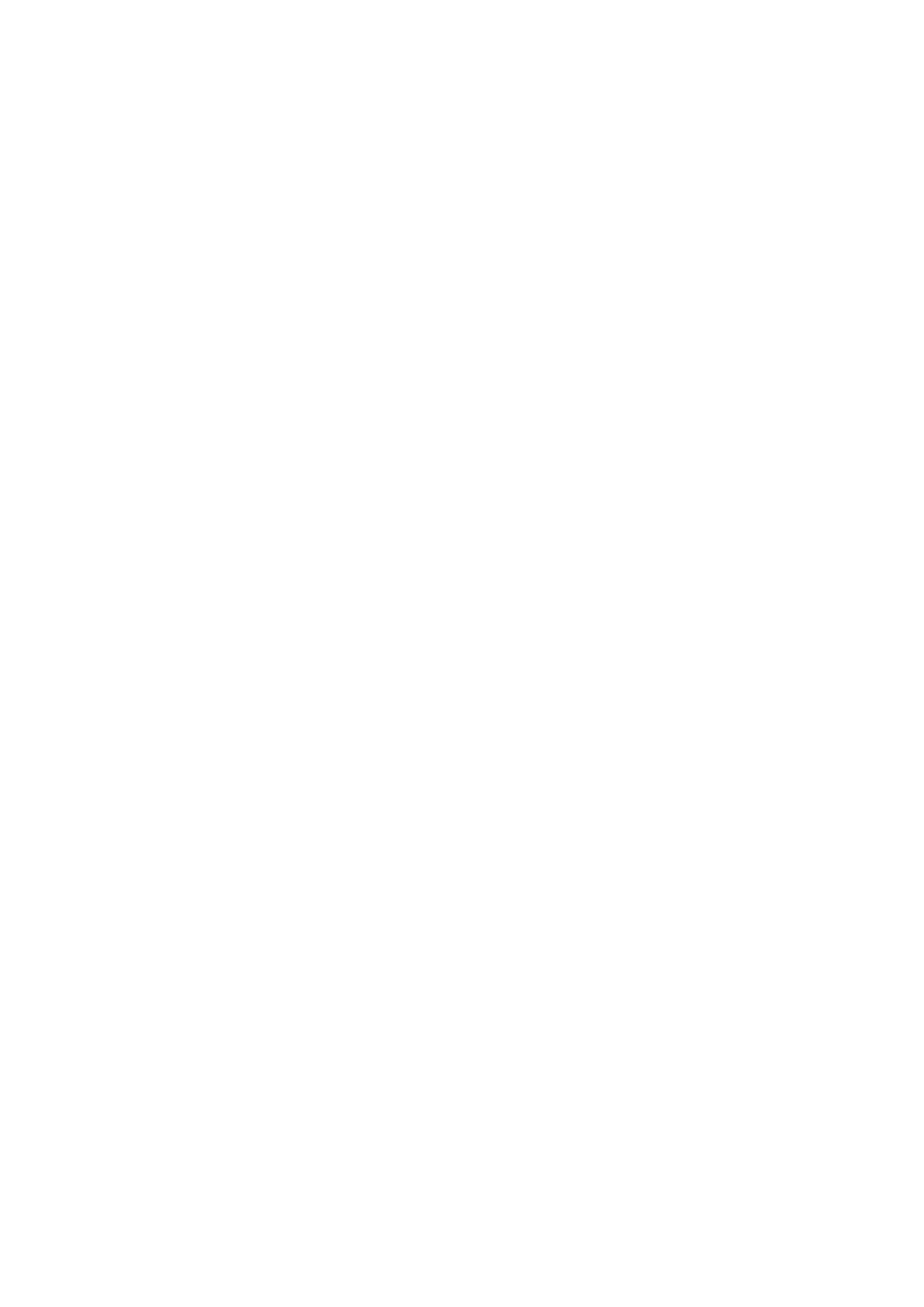# **Statement of profit and loss and other comprehensive income for the period from January 1 to December 31, 2019**

|                                                             | <b>Notes</b> |             | $1/1 - 31/12/2019$ $1/1 - 31/12/2018$ |
|-------------------------------------------------------------|--------------|-------------|---------------------------------------|
|                                                             |              | <b>kEUR</b> | <b>kEUR</b>                           |
| Research and development expenses                           | 3.11/5.1     | $-4.751$    | $-4.836$                              |
| General and administrative expenses                         | 5.2          | $-3.023$    | $-2.891$                              |
| Other operating income                                      |              | 59          | 29                                    |
| <b>Operating loss</b>                                       |              | $-7.715$    | $-7.698$                              |
| Finance income                                              | 3.12         | O           | 2                                     |
| Finance expenses                                            | 3.12         | $-108$      | $-41$                                 |
| Finance income, net                                         |              | $-108$      | $-39$                                 |
| Net loss for the period                                     |              | $-7.823$    | $-7.737$                              |
| Items not to be reclassified subsequently to profit or loss |              |             |                                       |
| Remeasurement of the net defined benefit pension liability  |              | $-157$      | $-18$                                 |
| Total other comprehensive income (loss)                     |              | $-157$      | $-18$                                 |
| <b>Comprehensive loss</b>                                   |              | $-7.980$    | $-7.755$                              |
| Loss per share in EUR (basic and diluted)                   | 3.13/6.5.1   | $-0.62$     | $-0.94$                               |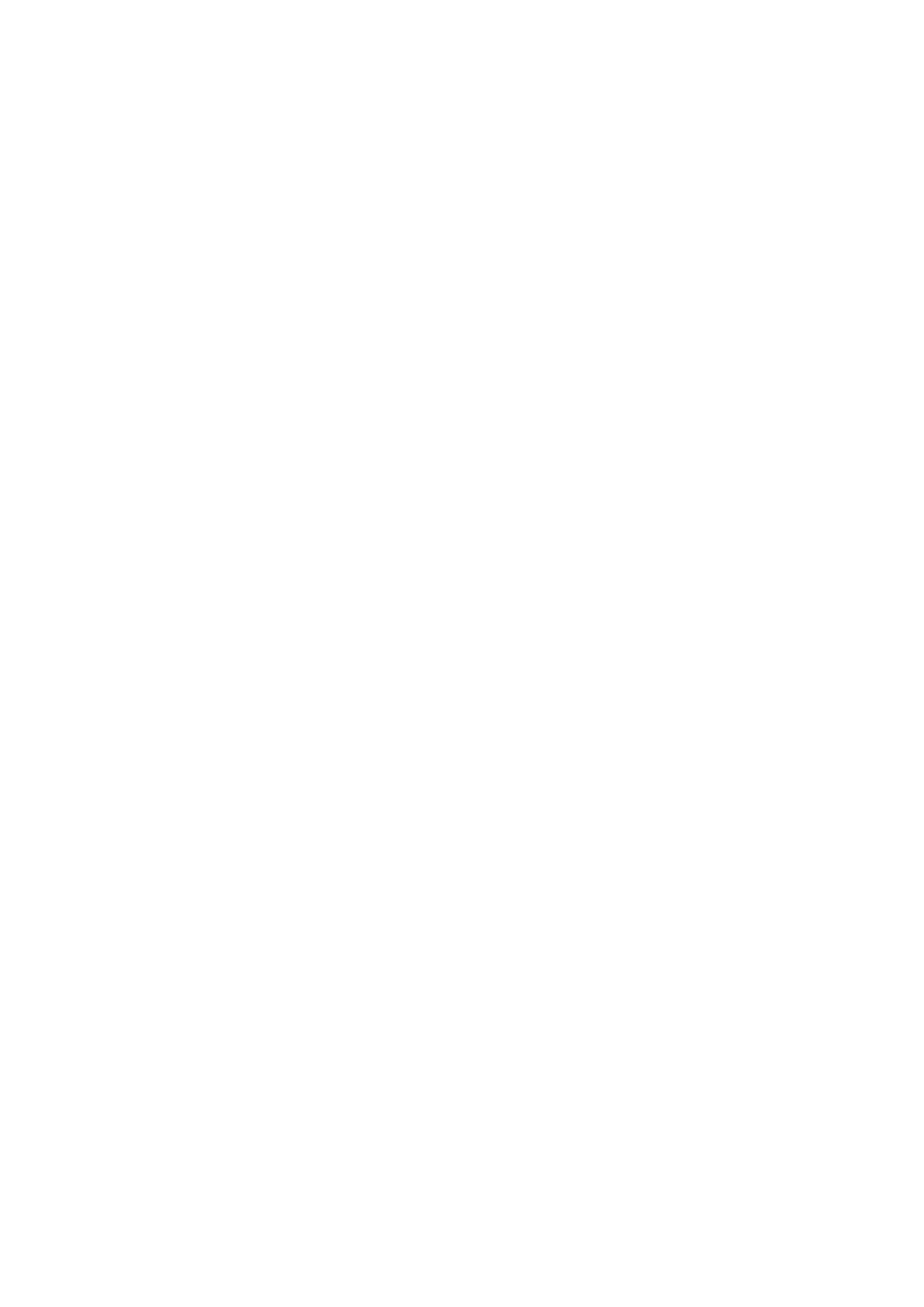# **Statement of cash flows**

|                                                            |     | Notes 1/1 - 31/12/2019 1/1 - 31/12/2018 |             |
|------------------------------------------------------------|-----|-----------------------------------------|-------------|
|                                                            |     | <b>kEUR</b>                             | <b>kEUR</b> |
| Net loss for the period                                    |     | $-7.823$                                | $-7.737$    |
| Net finance income/expense                                 | 5.4 | 108                                     | 39          |
| Depreciation and amortisation                              |     | 88                                      | 23          |
| Share based payments                                       |     | 5                                       | 62          |
| Unrealised foreign currency gain                           |     | $-41$                                   | $-26$       |
| Changes in working capital                                 |     |                                         |             |
| Changes in other assets                                    | 6.3 | $-3.653$                                | 203         |
| Changes in pension liabilities                             |     | $-162$                                  | 156         |
| Changes in provisions                                      |     | $-1$                                    | $\Omega$    |
| Changes in trade payables                                  |     | $-233$                                  | 418         |
| Changes in other liabilities                               |     | 109                                     | $-132$      |
| Interest paid                                              |     | $-5$                                    | $\Omega$    |
| Cash flows used in operating activities                    |     | $-11.608$                               | $-6.994$    |
| Purchase of plant and equipment                            |     | $-47$                                   | $-16$       |
| Proceeds from termination of pension liabilities insurance |     | $\Omega$                                | 476         |
| Cash flows used in investing activities                    |     | $-47$                                   | 460         |
| Proceeds from issuance of common shares                    | 6.5 | 51.238                                  | $\Omega$    |
| Transaction costs of equity transaction                    | 6.5 | $-1.828$                                | 0           |
| Payment of lease liabilities                               |     | $-56$                                   | 0           |
| Cash flows provided by financing activities                |     | 49.354                                  | 0           |
| Net increase/decrease in cash and cash equivalents         |     | 37.699                                  | $-6.534$    |
| Cash and cash equivalents at the beginning of period       |     | 3.783                                   | 10.291      |
| Effect of exchange rate fluctuation on cash held           |     | 41                                      | 26          |
| Cash and cash equivalents at the end of period             |     | 41.524                                  | 3.783       |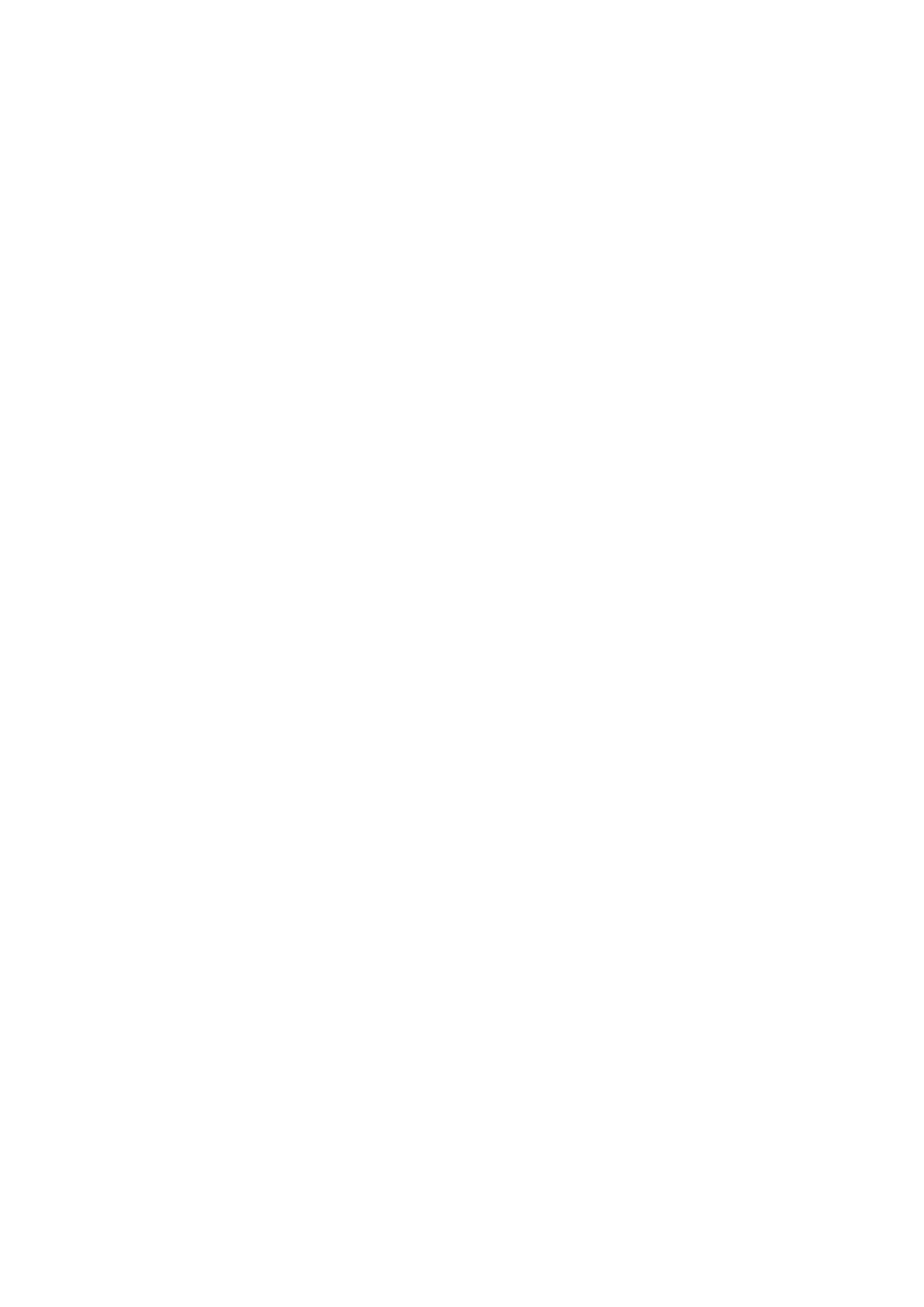# **Statement of changes in equity**

|                           |              |                   | <b>Accumulated</b><br>other |                    |              |
|---------------------------|--------------|-------------------|-----------------------------|--------------------|--------------|
|                           | <b>Share</b> | <b>Additional</b> | comprehensive               | <b>Accumulated</b> | <b>Total</b> |
|                           | capital      | paid-in capital   | <b>loss</b>                 | deficit            | equity       |
|                           | <b>kEUR</b>  | <b>kEUR</b>       | <b>kEUR</b>                 | <b>kEUR</b>        | <b>kEUR</b>  |
| <b>January 1, 2018</b>    | 8.208        | 48.678            | $-387$                      | $-47.576$          | 8.923        |
| Net loss for the period/  |              |                   |                             |                    |              |
| comprehensive loss        | 0            | 0                 | $-18$                       | $-7.737$           | $-7.755$     |
| Share-based payments      | 0            | 62                | $\Omega$                    | 0                  | 62           |
|                           | 0            | 62                | $-18$                       | $-7.737$           | $-7.693$     |
| <b>December 31, 2018</b>  | 8.208        | 48.740            | $-405$                      | $-55.313$          | 1.230        |
| <b>January 1, 2019</b>    | 8.208        | 48.740            | -405                        | $-55.313$          | 1.230        |
| Net loss for the period/  |              |                   |                             |                    |              |
| comprehensive loss        |              |                   | $-157$                      | $-7.823$           | $-7.980$     |
| Issuance of common shares | 11.767       | 39.471            |                             |                    | 51.238       |
| Transaction costs         |              | $-1.828$          |                             |                    | $-1.828$     |
| Share-based payments      |              | 5                 |                             |                    | 5            |
|                           | 11.767       | 37.648            | $-157$                      | -7.823             | 41.435       |
| <b>December 31, 2019</b>  | 19.975       | 86.388            | $-562$                      | $-63.136$          | 42.665       |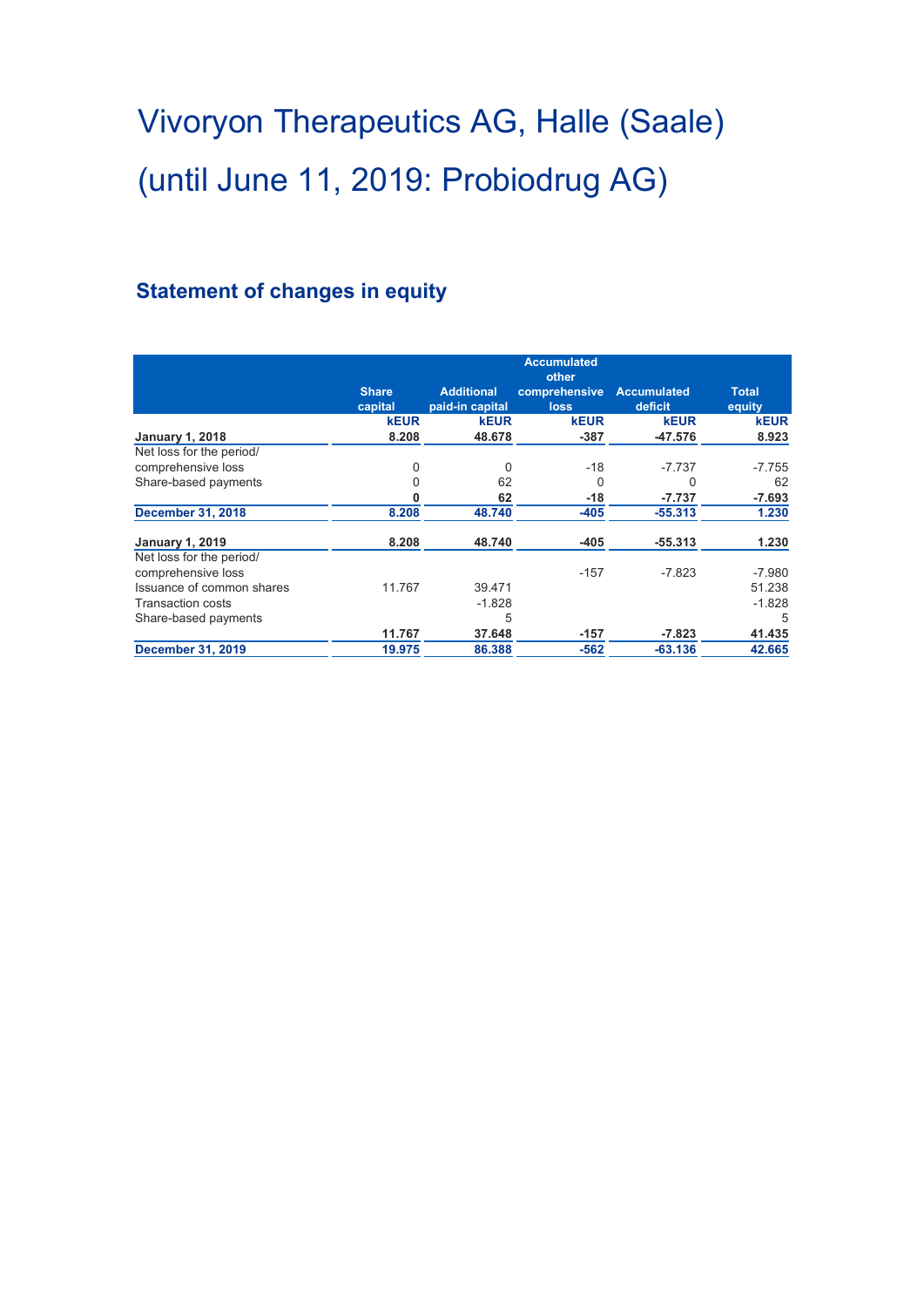# **Vivoryon Therapeutics AG, Halle (Saale)**

**(until June 11, 2019: Probiodrug AG, Halle (Saale))**

# **Notes to the financial statements for the period from January 1 to December 31, 2019**

### **1. Company information**

Vivoryon Therapeutics AG (until June 11, 2019 Probiodrug AG), Halle (Saale), (hereinafter also referred to as "Vivoryon" or the "Company"), has activities in the areas of research, preclinical and clinical development of therapeutic drug candidates. The product pipeline currently includes a number of research and development programs with a focus on the inhibition of the enzyme Glutaminylcyclase (QC or QPCT) and its iso-form iso-Glutaminylcyclase (iso-QC or QPCTL) for the treatment of Alzheimer's disease and other diseases.

Vivoryon Thearpeutics AG is a German stock corporation. The Company was formed by virtue of the Articles of Association dated July 25, 1997 and is registered in the commercial register of the district court of Stendal under commercial registry number 213719. The Company's legal seat is Weinbergweg 22, 06120 Halle (Saale), Germany. The Company was renamed into Vivoryon Therapeutics AG effective June 11, 2019, when it was entered in the commercial register of Stendal. The name change had been resolved by the Company's Annual General Meeting held on May 29, 2019. The new name stands for the enhanced corporate strategy under the claim "Healthy Aging – Pioneering Innovation". "Vivoryon", composed of "Vivid Memory On" expresses the Company's strong commitment to developing a transformative treatment option for patients with Alzheimer's disease (AD) against the background of a series of disappointments in late development stages within the industry.

Effective October 27, 2014, Vivoryon Therapeutics AG listed bearer shares under the symbol "VVY" with ISIN DE0007921835 on the EURONEXT Amsterdam.

## **2. Financial statements**

#### **2.1. Basis of preparation of the financial statements**

The financial statements of Vivoryon were prepared in accordance with International Financial Reporting Standards (IFRS) of the International Accounting Standards Board and the Interpretations of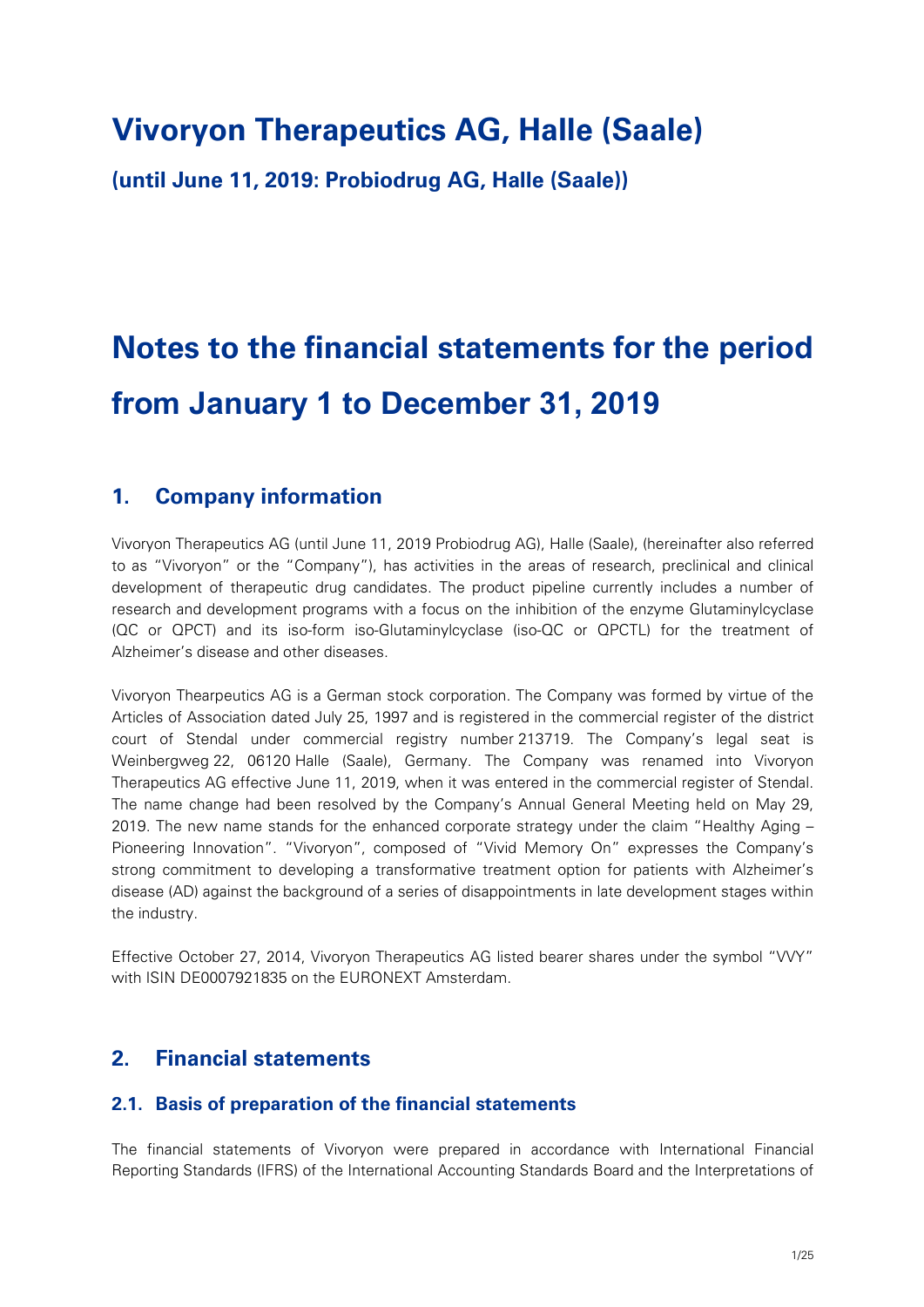the International Financial Reporting Interpretations Committee/ Standing Interpretations Committee (IFRIC/SIC), as endorsed by the European Union.

The financial statements are presented in thousands of Euro (EUR k). Unless otherwise noted, all amounts are in thousands of Euro (EUR k). Amounts have been rounded. As a result, rounding differences may occur.

In accordance with IAS 1, the statement of profit and loss and other comprehensive income is prepared classifying the expenses by function; the classification of the statement of financial position is based on current and noncurrent distinction. Vivoryon classifies all amounts expected to be recovered or settled within twelve months after the reporting period as current and all other amounts as noncurrent.

The financial statements are prepared on the historical cost basis.

#### **2.2. Foreign currency translation**

The functional currency is the Euro, which is the reporting currency of Vivoryon.

Monetary assets and liabilities in a foreign currency are recognized at the exchange rate in effect on the date of the transaction and later at the rate in effect on the reporting date. Differences resulting from foreign currency translation are recognized in research and development and general and administrative expenses in the statement of profit and loss and other comprehensive income.

#### **2.3. Presentation of statement of profit and loss and other comprehensive income**

The line items include research and development expenses and general and administrative expenses. All expenses with respect to research and development as well as expenses incurred for supplied research services are presented in research and development expenses.

## **3. Summary of significant accounting policies**

#### **3.1. Changes in accounting policies**

The accounting policies applied principally correspond to those applied in the prior years.

With an effective date January 1, 2019, the following amended standards and interpretations were required to be applied for the first time:

- IFRS 16 "Leases"
- IFRIC 23 "Uncertainty over Income Tax Treatments"
- Amendments to IFRS 9 "Prepayment Features with Negative Compensation"
- Amendments to IAS 28 "Long-term Interests in Associates and Joint Ventures"
- Amendments to IAS 19: Employee benefits
- Improvements to IFRS 2015–2017: Changes to IFRS 3, IFRS 11, IAS 12 und IAS 23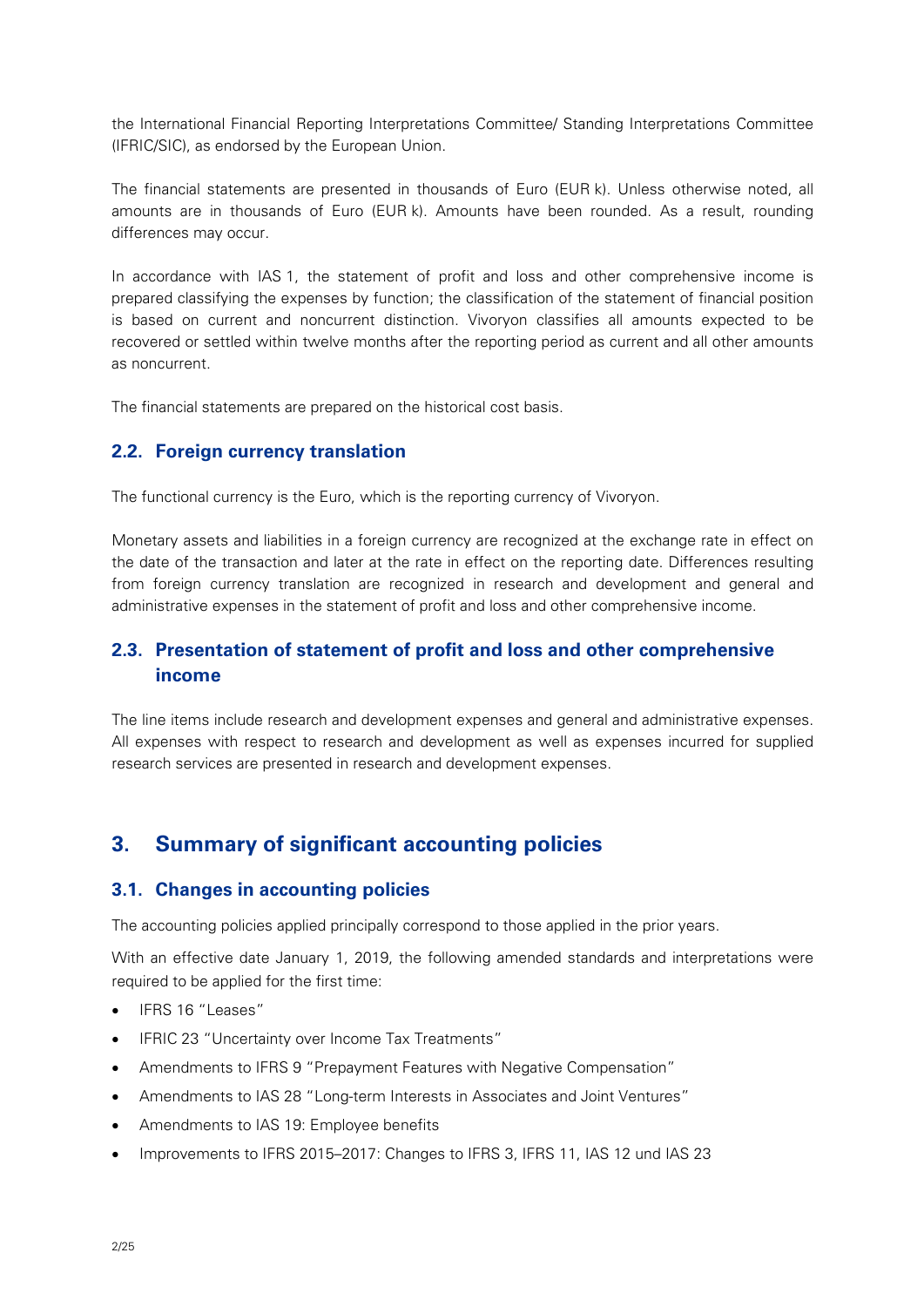Vivoryon has initially adopted IFRS 16 Leases from January 1, 2019. The other new standards and amendments do not have a material effect on the financial statements.

#### **IFRS 16 "Leases"**

#### *Nature of change and first time adoption*

In January 2016, the IASB published the financial reporting standard IFRS 16 "Leases". The standard replaces the existing requirements relating to leases, including IAS 17 "Leases", IFRIC 4 "Determining Whether an Arrangement Contains a Lease", SIC-15 "Operating leases – Incentives" and SIC-27 "Evaluating the Substance of Transactions involving the Legal Form of a Lease".

Vivoryon has applied the standard from its mandatory adoption date as of January 1, 2019 by using the modified retrospective approach. Thus, any comparative information has not been adjusted. Vivoryon also applies the practical expedients related to leases with terms of 12 months or less (short-term leases) or for which the underlying asset is of low value. In such cases, the right-of-use asset and a lease liability are not recognized.

#### *Significant accounting policies*

The Company recognizes a right-of-use asset and a lease liability at the lease commencement date. The right-of-use asset is initially measured at cost, and subsequently at cost less any accumulated depreciation and impairment losses and adjusted for certain remeasurements of the lease liability.

The lease liability is initially measured at the present value of the lease payments that are not paid at the commencement date, discounted using the interest rate implicit in the lease or, if that rate cannot be readily determined, the Company's incremental borrowing rate. Generally, the Company uses its incremental borrowing rate as the discount rate.

The lease liability is subsequently increased by the interest cost on the lease liability and decreased by lease payment made. It is remeasured when there is a change in future lease payments arising from a change in an index or rate or a change in the estimate of the amount expected to be payable under a residual value guarantee.

The Company has applied judgements to determine the lease term for some lease contracts in which it is a lessee that include renewal options. The assessment of whether the Company is reasonably certain to exercise such options impacts the lease term, which significantly affects the amount of lease liabilities and right-of-use assets recognized.

#### *Impact*

Upon adoption of IFRS 16, Vivoryon recognized right-of-use assets and lease liabilities in relation to leases which had previously been classified as operating leases under IAS 17 which included mainly office space (leased business premises), computer and networking equipment. These assets and liabilities were measured at the present value of the remaining lease payments, discounted using the lessee's incremental borrowing rate as of January 1, 2019. The weighted average lessee's incremental borrowing rate applied to the lease liabilities on January 1, 2019 was 2 to 2.25%.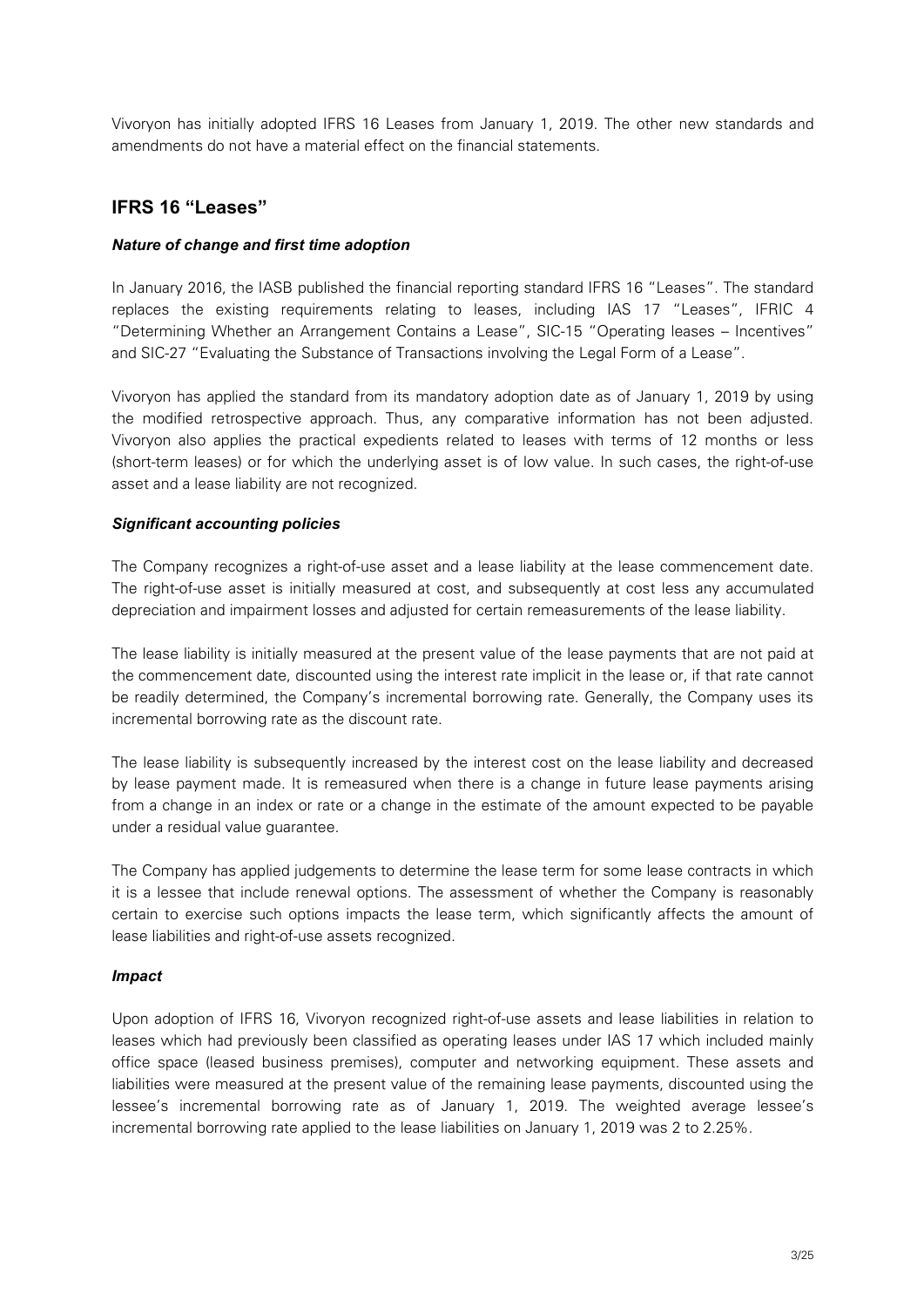The change in accounting policy affected the following items in the statement of financial position on January 1, 2019:

| <b>EURk</b>                                                    | As of January 1,<br>2019 |
|----------------------------------------------------------------|--------------------------|
| Right-of-use assets presented in property, plant and equipment | 194                      |
| Lease liabilities                                              | 194                      |

The recognized right-of-use assets relate to the following classifications:

| <b>EURk</b>          | As of January 1,<br>2019 |
|----------------------|--------------------------|
| Rental buildings     | 189                      |
| Networking equipment | :h                       |
| <b>Total</b>         | 194                      |

The following table reconciles operating lease commitments disclosed as of December 31, 2018 to the recognized lease liabilities:

|                                                                                                      | <b>EURk</b> |
|------------------------------------------------------------------------------------------------------|-------------|
| Operating lease commitments disclosed at December 31, 2018                                           | 35          |
| Discounted using the incremental borrowing rate at the date of initial application                   | 34          |
| Less: short-term and low value leases recognized on a straight line basis as<br>expense <sup>1</sup> | $-14$       |
| Add: adjustments as a result of different treatment of extension and termination<br>options          | 174         |
| Lease liabilities recognized at January 1, 2019                                                      | 194         |

#### **3.2. Determination of fair values**

IFRS 13, "Fair Value Measurement", establishes a uniform definition for measurement at fair value. Fair value is defined as the price at the measurement date that would be received upon the sale of an asset or paid to transfer a liability in an orderly transaction between market participants. Where appropriate, further information as to the assumptions made in the determination of the fair value is included within the specific disclosures for the respective line items of the statement of financial position as well as the statement of profit and loss and other comprehensive income.

#### **3.3. Intangible assets**

The intangible assets acquired by Vivoryon are recognized at cost less accumulated amortization as well as any impairment losses which may have been recognized. The amortization is recognized on the straight-line basis over the expected useful life. The expected useful life ranges from three to five years.

<span id="page-12-0"></span><sup>&</sup>lt;sup>1</sup> Due to materiality reasons, the Company did not split short-term and low value leases.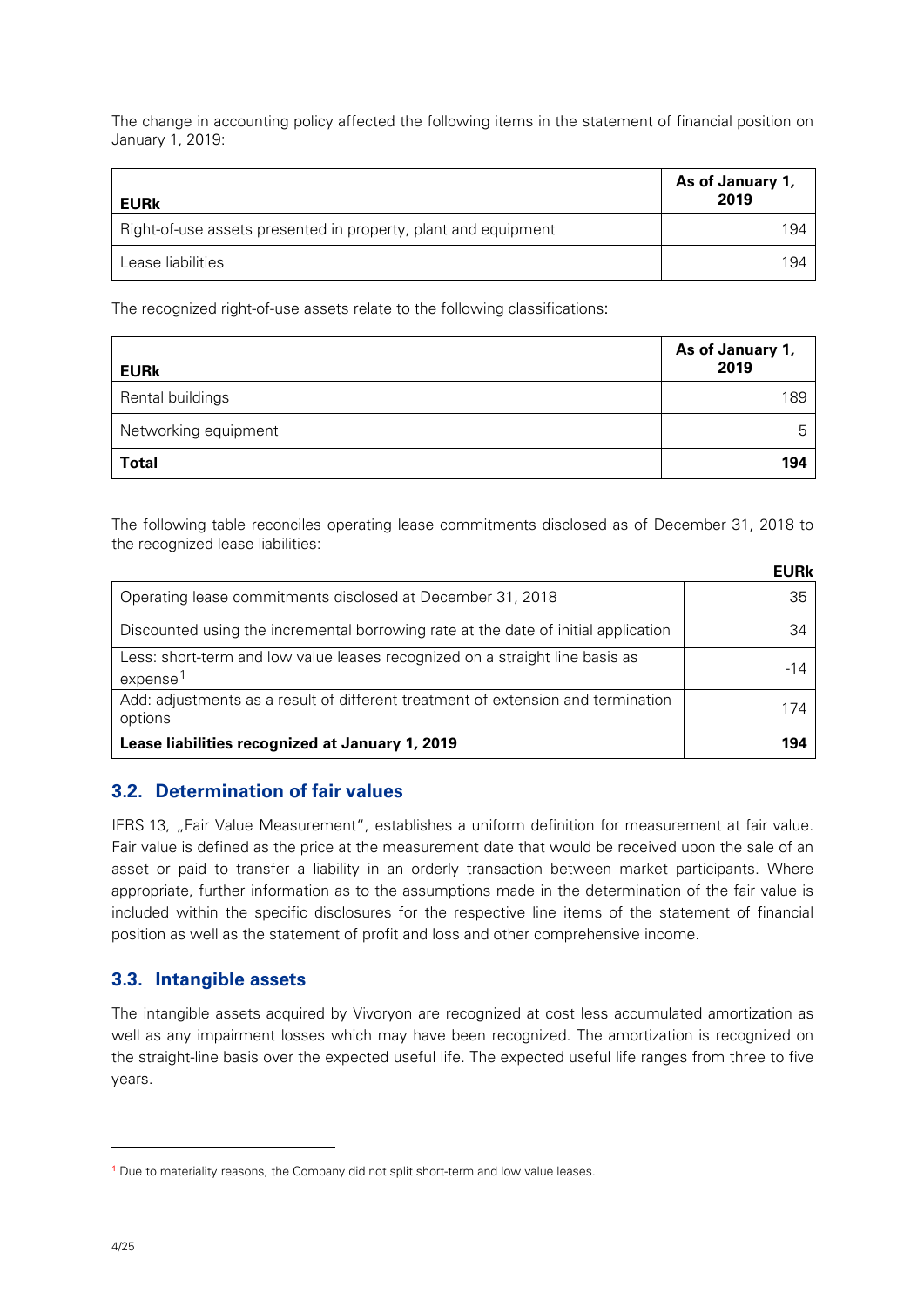#### **3.4. Property, plant and equipment**

Property, plant and equipment are recognized at cost less accumulated depreciation as well as any accumulated impairment losses which may have been recognized. Depreciation is recognized on the straight-line basis over the useful life. The useful life for operating and office equipment ranges from three to ten years; for laboratory equipment from five to 10 years.

#### **3.5. Impairment of noncurrent assets**

The intangible assets as well as property, plant and equipment are assessed for impairment when there is an indication of an impairment.

An impairment expense is recognized when the carrying amount of an asset or a cash generating unit exceeds the recoverable value as of the reporting date. The Company determined that it has one cash generating unit. The recoverable value is the higher of the amount representing the fair value less costs of disposal and the value in use. The fair value reflects the estimate of the amount which an independent third party would pay as of the measurement date for the asset or cash generating unit. In contrast, the value in use is the (risk adjusted) present value of the future cash flows which can realistically be expected to be generated from the continued use of the cash generating unit.

#### **3.6. Financial assets and liabilities**

A financial asset or a liability is recognized when the entity becomes a party to the contractual provisions of the instrument.

According to IFRS 9, all financial assets or liabilities are initially recognized at fair value with the exception of trade receivables which do not contain a significant financing component.

Under IFRS 9, the basis on which assets are measured after initial recognition is the way they are classified. Under IFRS 9, the classification and measurement models are FVTPL (Fair Value with changes in fair value recognized in profit or loss as they arise), amortized cost and FVOCI (Fair Value with changes in fair value recognized through Other Comprehensive Income). The classification is based on the business model of the Company and the characteristics of the cash flows of the financial asset.

FVOCI does not apply for the financial assets recorded at the Company.

According to IFRS 9 financial liabilities are measured at amortized cost or FVTPL with the exception of the portion of the fair value attributable to changes in the entity`s own credit risk which is recognized in OCI.

Vivoryon allocates non-derivative financial assets in the category "amortized cost" for cash and other assets and FVTPL for the noncurrent financial assets. Non-derivative financial liabilities recorded at Vivoryon are classified as "other financial liabilities" and measured subsequent to their initial recognition at amortized cost.

The noncurrent financial assets of Vivoryon comprise equity interests in BMD GmbH, Halle (Saale).

The financial liabilities of Vivoryon comprise trade payables.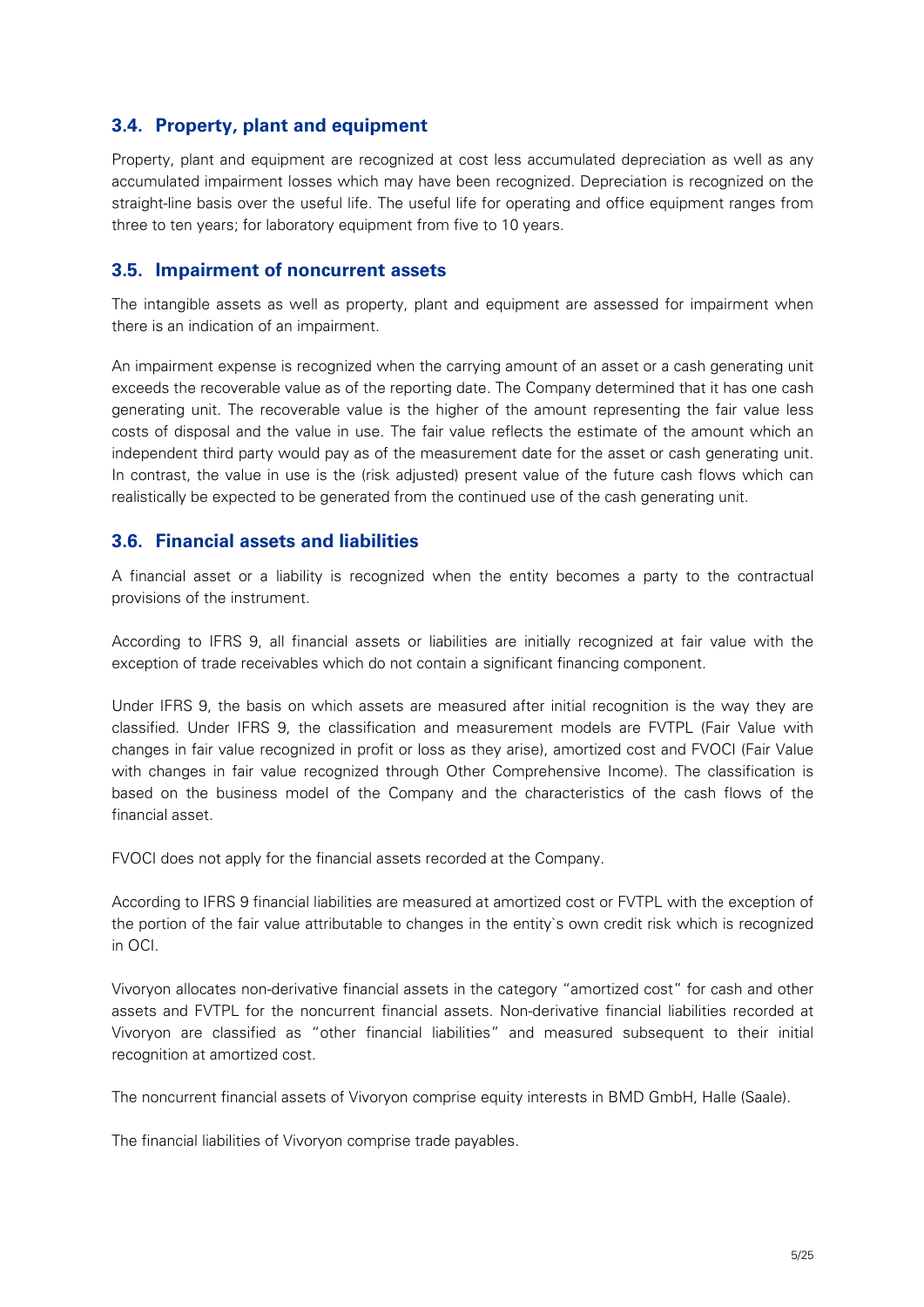Financial liabilities are derecognized when the contractual obligation has been met, is waived or has expired.

#### **3.7. Cash and cash equivalents**

Cash and cash equivalents comprise cash on hand and bank balances which are recognized at their nominal values.

#### **3.8. Stock options programs**

Vivoryon grants equity-settled share based payments in the form of option rights to employees. The stock option programs allow the grantees to acquire the Company's shares. The accounting for the stock options is at fair value in accordance with IFRS 2. The fair value is determined at the grant date and is allocated over the vesting period. The fair value is determined on the basis of the Monte-Carlosimulation model. The fair value of the stock options granted is recognized as research and development or general administrative expenses with a corresponding increase in equity (additional paid-in capital). The expenses recognized are adjusted to reflect the number of option rights that are forfeited.

#### **3.9. Pensions**

Vivoryon has defined benefit pension commitments to two individuals. The pension commitments include entitlements to disability, retirement and survivor benefits in amounts specifically determined for these two individuals.

The pension commitments (defined benefit plans) are accounted for using the projected unit credit method in accordance with IAS 19. The measurement of the pension provision is based on actuarial calculations. The discount rate used represents the market yield at the end of the reporting period for high-quality fixed-rate corporate bonds.

The defined benefit obligation and the related current service cost is based on the benefit to the period of service under the defined benefit plan's formula. Actuarial gains and losses are immediately recognized in equity in other comprehensive income (loss). In the previous year the fair value of the plan assets (insurance amount) was deducted from the gross pension obligation. In 2017 and 2018 these insurances have expired. The insurance amount was paid to Vivoryon and therefore no longer serves as a plan asset.

The remeasurement amount recognized in other comprehensive income (loss) comprises the actuarial gains and losses resulting from the measurement of the pension obligation of defined benefit plans and the difference between the realized return on plan assets and the expected return at the beginning of the period based on the discount rate of the corresponding gross defined benefit obligation. Actuarial gains and losses result from changes in actuarial assumptions.

Service costs are recognized within the expenses by function. The net interest expense associated with defined benefit plans is presented in finance expenses.

#### **3.10.Provisions**

Provisions are recognized for present obligations which result from past events for which the timing of the future payment is uncertain.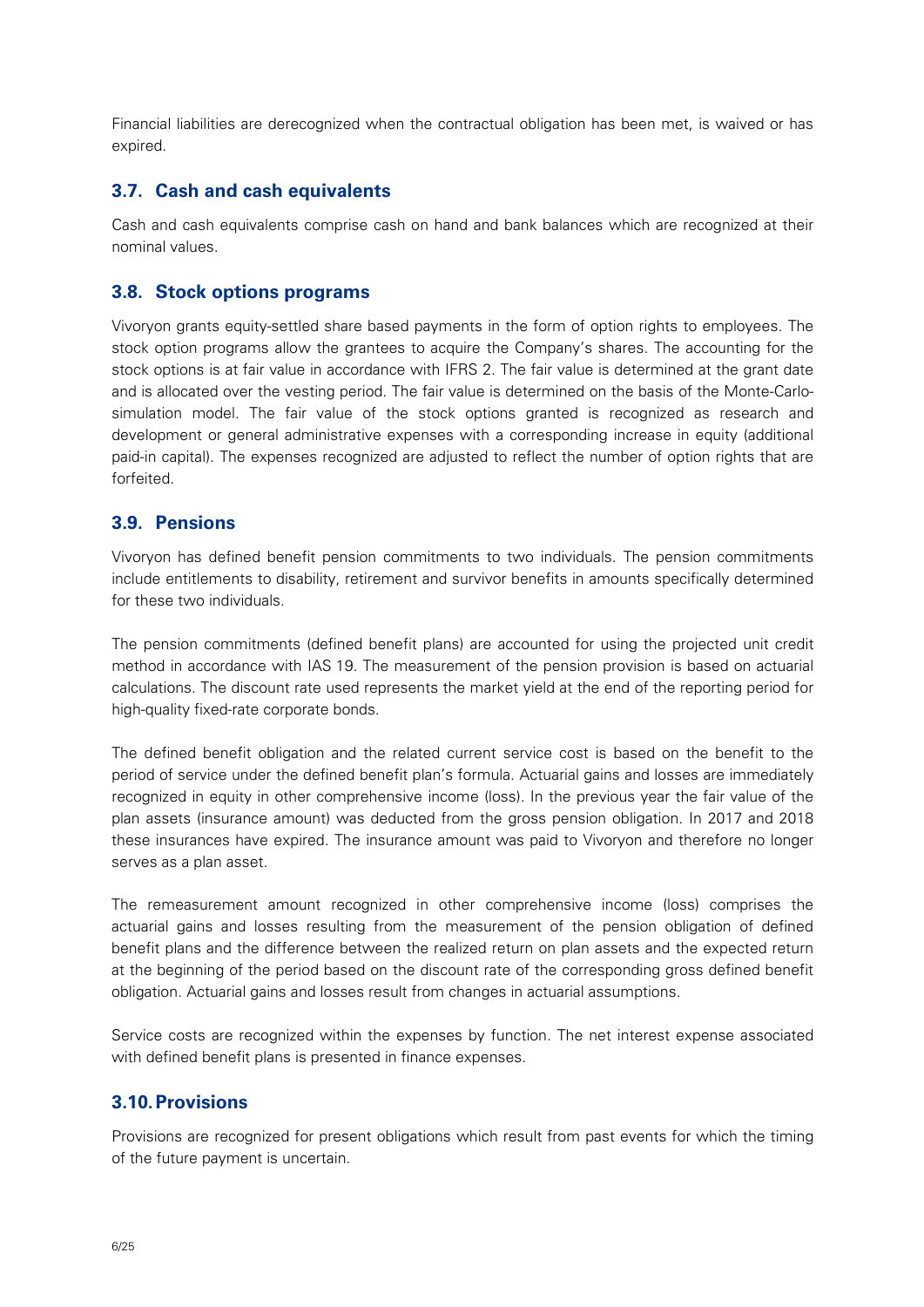The amount recognized as a provision is the best estimate of the amount required to settle the current obligation.

Provisions with a term in excess of one year are recognized at their discounted settlement amount giving consideration to expected cost increases. The discount rate used reflects the current market interest rate and the risks specific to the liability.

#### **3.11.Research and development expenses**

Research expenses are recognized as expenses when incurred. Costs incurred on development projects are recognized as intangible assets as of the date when it can be established that it is probable that future economic benefits attributable to the asset will flow to Vivoryon considering its technological and commercial feasibility. This is not the case before regulatory approval for commercialisation is achieved and costs can be measured reliably. Given the current stage of the development of Vivoryon's projects, no development costs have yet been capitalized. Intellectual property-related costs for patents are part of the costs for the research and development projects. Therefore, registration costs for patents are expensed when incurred as long as the research and development project concerned does not meet the criteria for capitalization.

The majority of Vivoryon's service providers invoice monthly in arrears for services performed or when contractual milestones are met. Vivoryon makes estimates of its accrued expenses at each reporting date in the financial statements based on facts and circumstances known to it at that time. Vivoryon periodically confirms the accuracy of its estimates with the service providers and makes adjustments if necessary.

#### **3.12.Finance income and expenses**

Finance income and expenses are recognized in the appropriate period applying the effective interest rate method. In addition to finance income and expenses, the financial result may include income from cash and cash equivalents and gains and losses from financial instruments which are recognized in other comprehensive income (loss). In addition, net interest expenses associated with pension provisions are included.

#### **3.13.Loss per share**

Loss per share was determined in accordance with IAS 33. In the calculation of the loss per share, the results for the period attributable to the shareholders are divided by the weighted average number of shares outstanding.

#### **3.14.New standards and interpretations not yet adopted**

The following standards, amendments to standards and interpretations are effective for annual periods beginning after December 31, 2019, and have not been applied in preparing these financial statements:

- Amendments to References to the Conceptual Framework in IFRS Standards (January 1, 2020)
- Amendments to IFRS 3 "Definition of a Business" (January 1, 2020)
- Amendments to IAS 1 and IAS 8 "Definition of Material" (January 1, 2020)
- Amendments to IFRS 9, IAS 39 and IFRS 7 "Interest Rate benchmark Reform" (January 1, 2020)
- IFRS 17 "Insurance Contracts" (January 1, 2021)
- Amendments to IAS 1: Classification of Liabilities as Current or Non-current (January 1, 2022)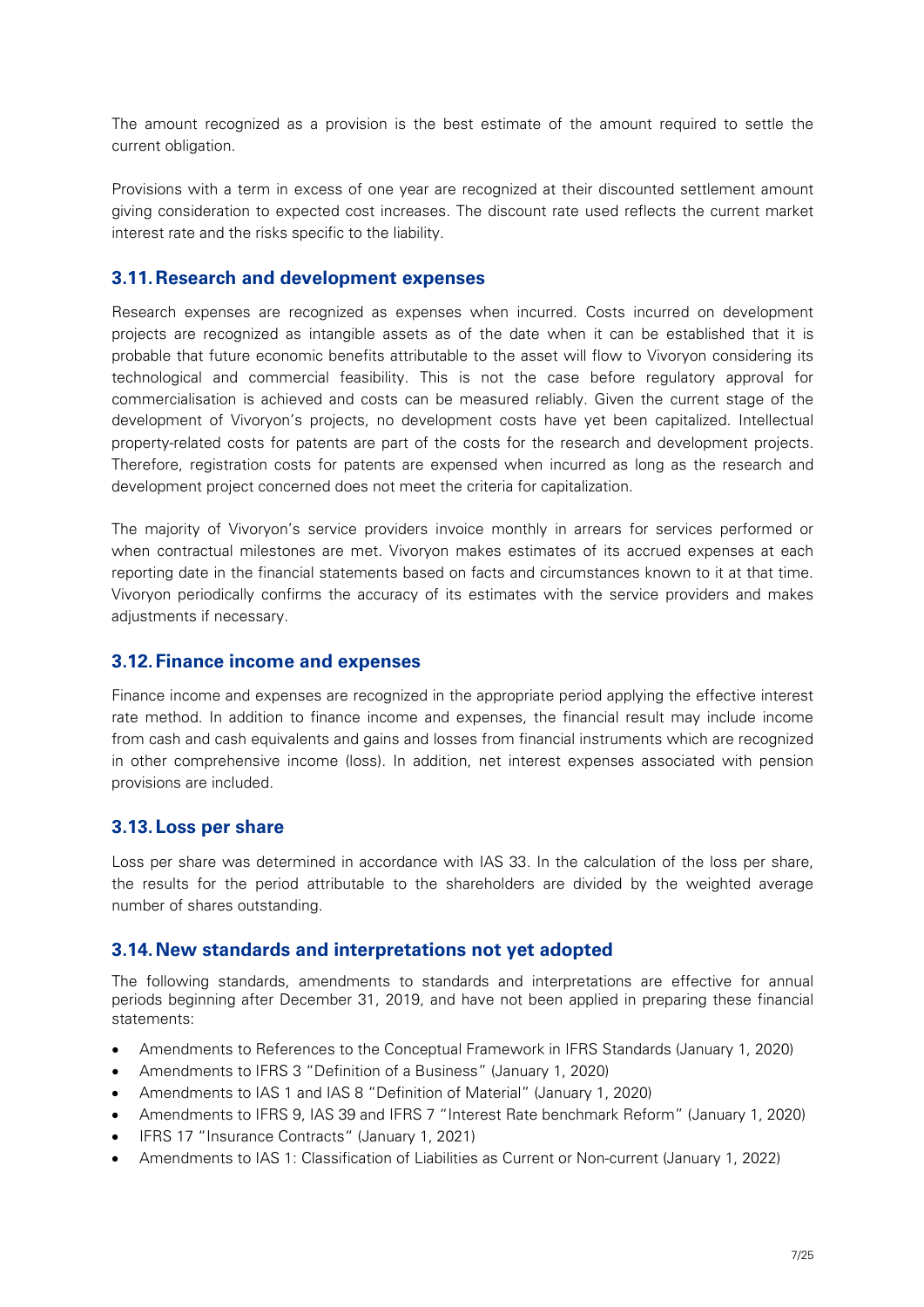### **4. Significant discretionary decisions, estimates and assumptions**

The preparation of the financial statements in accordance with IFRS makes it necessary for discretionary decisions to be made and estimates to be carried out which influence the measurement of assets and liabilities recognized, the disclosure of contingent liabilities and other commitments as of the reporting date as well as the presentation of income and expense.

#### **Estimates and assumptions**

The estimates and assumptions primarily relate to estimates and assumptions in connection with the management's assessment of the entity's ability to continue as a going concern and the determination of accruals for research and development services in progress. The amounts of the respective items in the statement of profit and loss and other comprehensive income are research and development expenses of EUR 4,751k (2018: EUR 4,836k). The estimates for accruals at yearend are based on past experience as well as other information relating to the transactions recognized.

#### Going concern

In terms of assessing the Company's ability to continue as a going concern, Vivoryon – as a biopharmaceutical company that focuses on Alzheimer care – is dependent on research and development programs. The pharmaceutical development process is characterized by long development cycles as well as high investment requirements for preclinical and clinical research and development up to the time of a product's commercial readiness. Vivoryon continuously needs external funding for research and development activities up until this time. In 2019, the company was able to raise funds in total EUR 51,238k through two capital increases in April and October. This ensures the continuation of Vivoryon's business activities until 2023 in accordance with the current budget planning.

#### Estimating accruals for research and development expenses

As part of the process of preparing the financial statements, Vivoryon is required to estimate its accrued expenses. This process involves reviewing quotations and contracts, identifying services that have been performed on its behalf, estimating the level of service performed and the associated cost incurred for the service when Vivoryon has not yet been invoiced or otherwise notified of the actual cost.

#### Measurement of pension obligation

The measurement of the pension provision is based on actuarial assumptions with respect to demographic developments, pension increases as well as the determination of the discount rate.

The estimates may differ from the actual amounts recognized in subsequent periods. Changes in assumptions or estimates to be made are recognized in the statement of profit and loss and other comprehensive income at the time that they become known. The circumstances in existence at the time of preparation of the financial statements are considered as well as the future development in the industry-related environment with respect to the expected future business development of Vivoryon.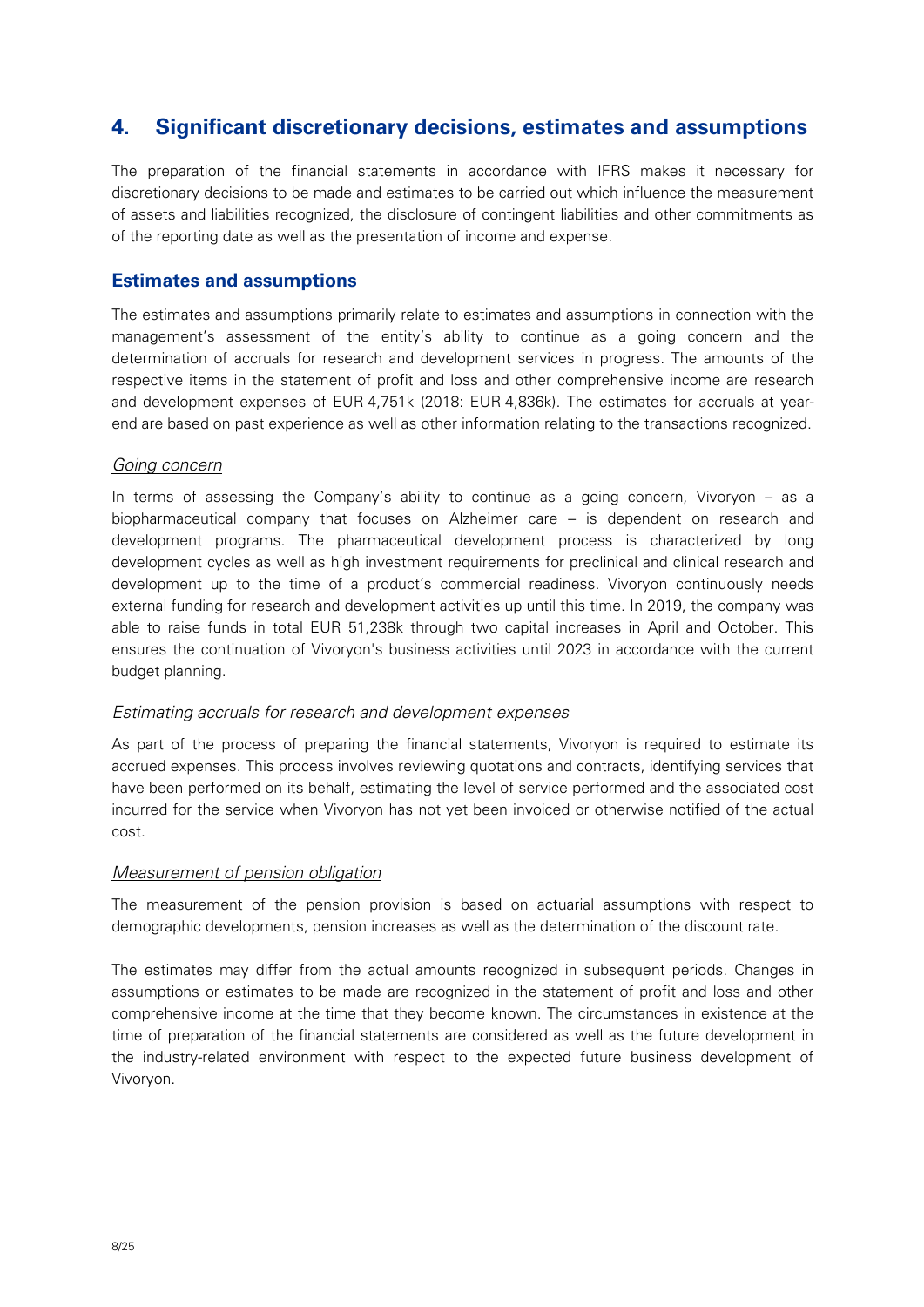### **5. Explanations of individual line items in the statement of profit and loss and other comprehensive income**

#### **5.1. Research and development expenses**

The research and development expenses of EUR 4,751k (2018: EUR 4,836k) comprise of personnel costs, costs for research and development services provided by third parties for preclinical and clinical programs, patent related legal and consulting fees as well as amortization and depreciation attributable to the research and development operations.

#### **5.2. General and administrative expenses**

The general and administrative expenses of EUR 3,023k (2018: EUR 2,891k) comprise of personnel costs and costs of office supplies as well as amortization and depreciation attributable to the administrative area and other operating expenses.

#### **5.3. Supplementary disclosures**

The expenses during the financial year include amortization and depreciation of property, plant and equipment as well as intangible assets amounting to EUR 88k (2018: EUR 23k) as well as personnel related expenses amounting to EUR 1,884k (2018: EUR 2,541k).

In addition, expenses for defined contribution plans include the employer's contribution to the statutory pension scheme amounting to EUR 60k (2018: EUR 52k).

#### **5.4. Income taxes**

No current or deferred income taxes were recognized in 2019 and 2018.

For the determination of deferred taxes, a corporation tax rate of 15% plus a solidarity surcharge of 5.5% as well as the trade income tax rate of 15.75% was used for all reporting periods. Based on this, the effective tax rate as of December 31, 2019 used to determine the deferred tax assets and liabilities amounted to 31.58% (December 31, 2018: 31.58%).

The significant differences between the expected and the actual income tax expense in the reporting period and the comparative period are explained below:

| <b>EUR k</b>                               | 2019     | 2018     |
|--------------------------------------------|----------|----------|
| Loss before income tax                     | $-7,823$ | $-7,737$ |
| llncome tax rate                           | 31.58%   | 31.58%   |
| <b>Expected tax benefits</b>               | 2,470    | 2,443    |
| Tax losses not recognized                  | $-2,449$ | $-2,411$ |
| Non-deductible expenses/non-taxable income | $-17$    | 50       |
| Other differences                          | -4       | $-82$    |
| Reported income tax gain                   |          | 0        |

As of December 31, 2019, deferred tax assets attributable to tax loss carry forwards in the amount of EUR 45,043k (December 31, 2018: EUR 41,999k) and to the pension liability in the amount of EUR 239k (December 31, 2018: EUR 189k) were not recognized as their utilization is not probable.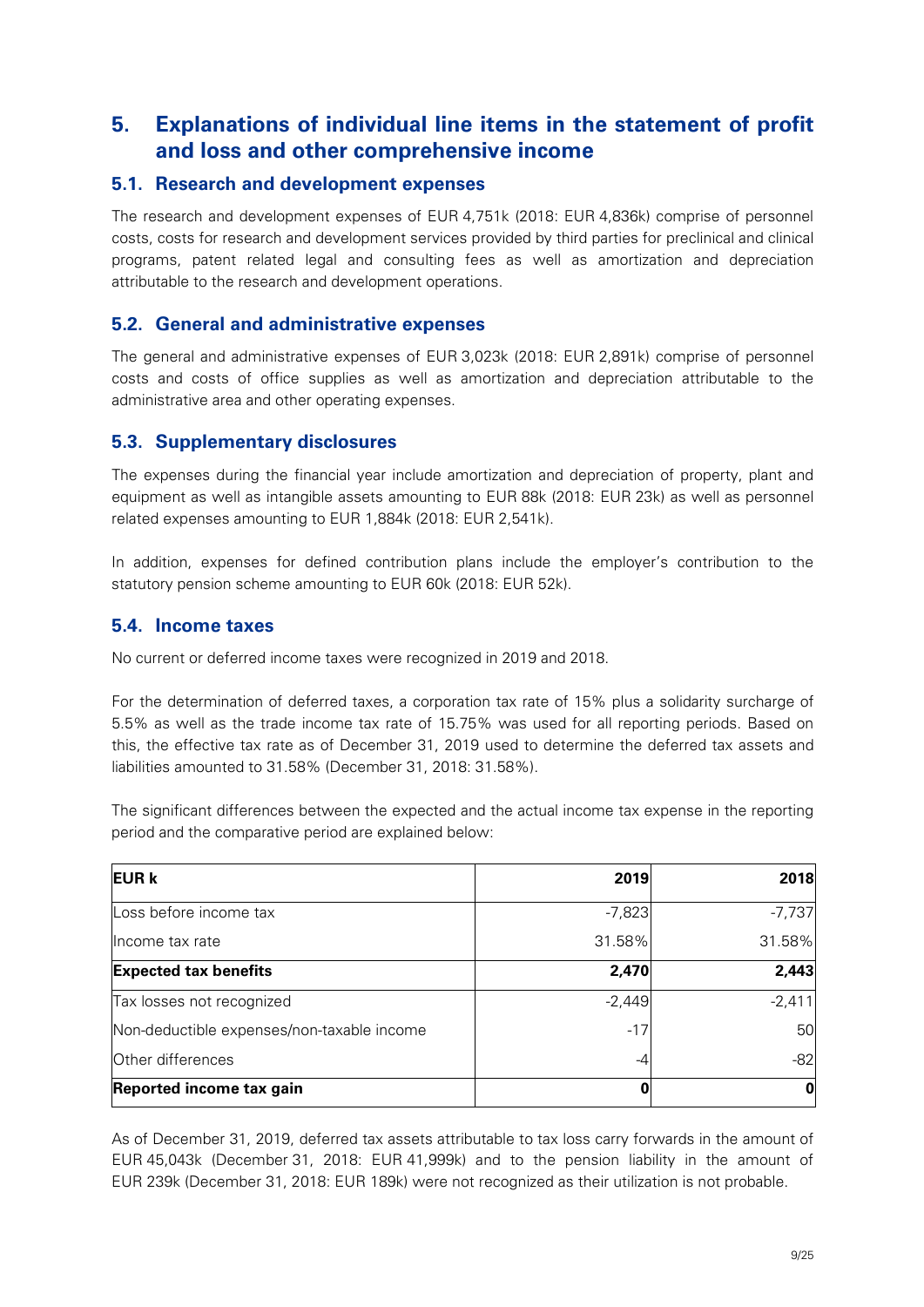As of December 31, 2019, Vivoryon had corporate income tax loss carry forwards of EUR 142,735k and trade tax loss carry forwards of EUR 142,575k. The tax losses can be carried forward for an unlimited time.

# **6. Explanations on individual statement of financial position line items**

#### **6.1. Intangible assets**

The intangible assets reconcile as follows:

| <b>Acquisition costs</b>            | FUR k |
|-------------------------------------|-------|
| Balance at January 1, 2018          | 373   |
| Additions                           |       |
| Disposals                           |       |
| <b>Balance at December 31, 2018</b> | 373   |
| Balance at January 1, 2019          | 373   |
| Additions                           | 11    |
| Disposals                           |       |
| <b>Balance at December 31, 2019</b> | 384   |

| EUR k       | <b>Depreciation</b>                 | EUR k    |
|-------------|-------------------------------------|----------|
| 373         | Balance at January 1, 2018          | 362      |
| $\mathbf 0$ | Additions                           | 4        |
| 0           | Disposals                           | 0        |
| 373         | <b>Balance at December 31, 2018</b> | 366      |
| 373         | Balance at January 1, 2019          | 366      |
| 11          | Additions                           | 2        |
| $\mathbf 0$ | Disposals                           | $\Omega$ |
| 384         | <b>Balance at December 31, 2019</b> | 368      |
|             | <b>Carrying amounts</b>             | EUR k    |
|             | Balance at January 1, 2018          | 11       |
|             | <b>Balance at December 31, 2018</b> | 7        |
|             | <b>Balance at December 31, 2019</b> | 16       |
|             |                                     |          |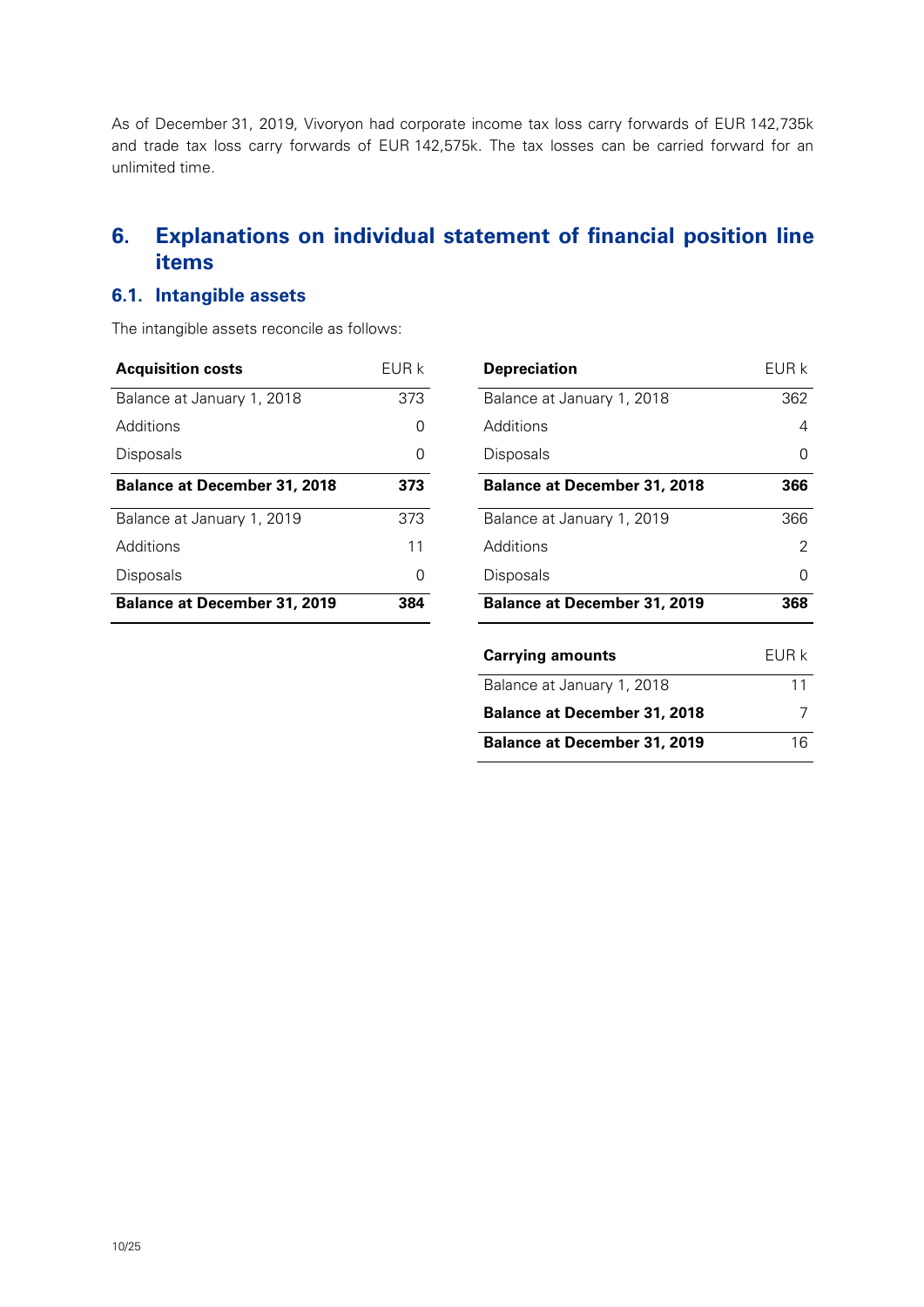#### **6.2. Property, plant and equipment**

Property, plant and equipment reconcile as follows:

|                                                                        | Leasehold<br><i>improvements</i> | Other property,<br>equipment, factory<br>and office equipment | Total |
|------------------------------------------------------------------------|----------------------------------|---------------------------------------------------------------|-------|
| <b>Acquisition costs</b>                                               | EUR k                            | EUR k                                                         | EUR k |
| Balance at January 1, 2018                                             | 181                              | 563                                                           | 744   |
| Additions                                                              | 0                                | 19                                                            | 19    |
| <b>Disposals</b>                                                       | 0                                | 0                                                             | 0     |
| <b>Balance at December 31, 2018</b>                                    | 181                              | 582                                                           | 763   |
| Balance at January 1, 2019                                             | 181                              | 582                                                           | 763   |
| Recognition of right-of-use asset<br>on initial application of IFRS 16 |                                  | 194                                                           | 194   |
| Adjusted balance at January 1,<br>2019                                 | 181                              | 776                                                           | 957   |
| Additions                                                              | 0                                | 304                                                           | 304   |
| <b>Disposals</b>                                                       | 0                                | 0                                                             | 0     |
| <b>Balance at December 31, 2019</b>                                    | 181                              | 1,080                                                         | 1,261 |
|                                                                        |                                  |                                                               |       |

| <b>Depreciation</b>                                                    |          |     |     |
|------------------------------------------------------------------------|----------|-----|-----|
| Balance at January 1, 2018                                             | 174      | 515 | 689 |
| Additions                                                              | 6        | 13  | 19  |
| Disposals                                                              | 0        | 0   | 0   |
| <b>Balance at December 31, 2018</b>                                    | 180      | 528 | 708 |
| Balance at January 1, 2019                                             | 180      | 528 | 708 |
| Additions                                                              |          | 85  | 86  |
| Disposals                                                              | 0        | 0   | 0   |
| <b>Balance at December 31, 2019</b>                                    | 181      | 613 | 794 |
|                                                                        |          |     |     |
| <b>Carrying amounts</b>                                                |          |     |     |
| Balance at January 1, 2018                                             | 7        | 48  | 55  |
| <b>Balance at December 31, 2018</b>                                    |          | 54  | 55  |
| Recognition of right-of-use asset on<br>initial application of IFRS 16 |          | 194 | 194 |
| Adjusted balance at January 1,<br>2019                                 | 1        | 248 | 249 |
| <b>Balance at December 31, 2019</b>                                    | $\bf{0}$ | 465 | 465 |
|                                                                        |          |     |     |

Property, plant and equipment includes right-of-use assets of EUR 403k related to leased properties that do not meet the definition of investment property.

Depreciation is included in the statement of profit and loss and other comprehensive income within research and development expenses and general and administrative expenses.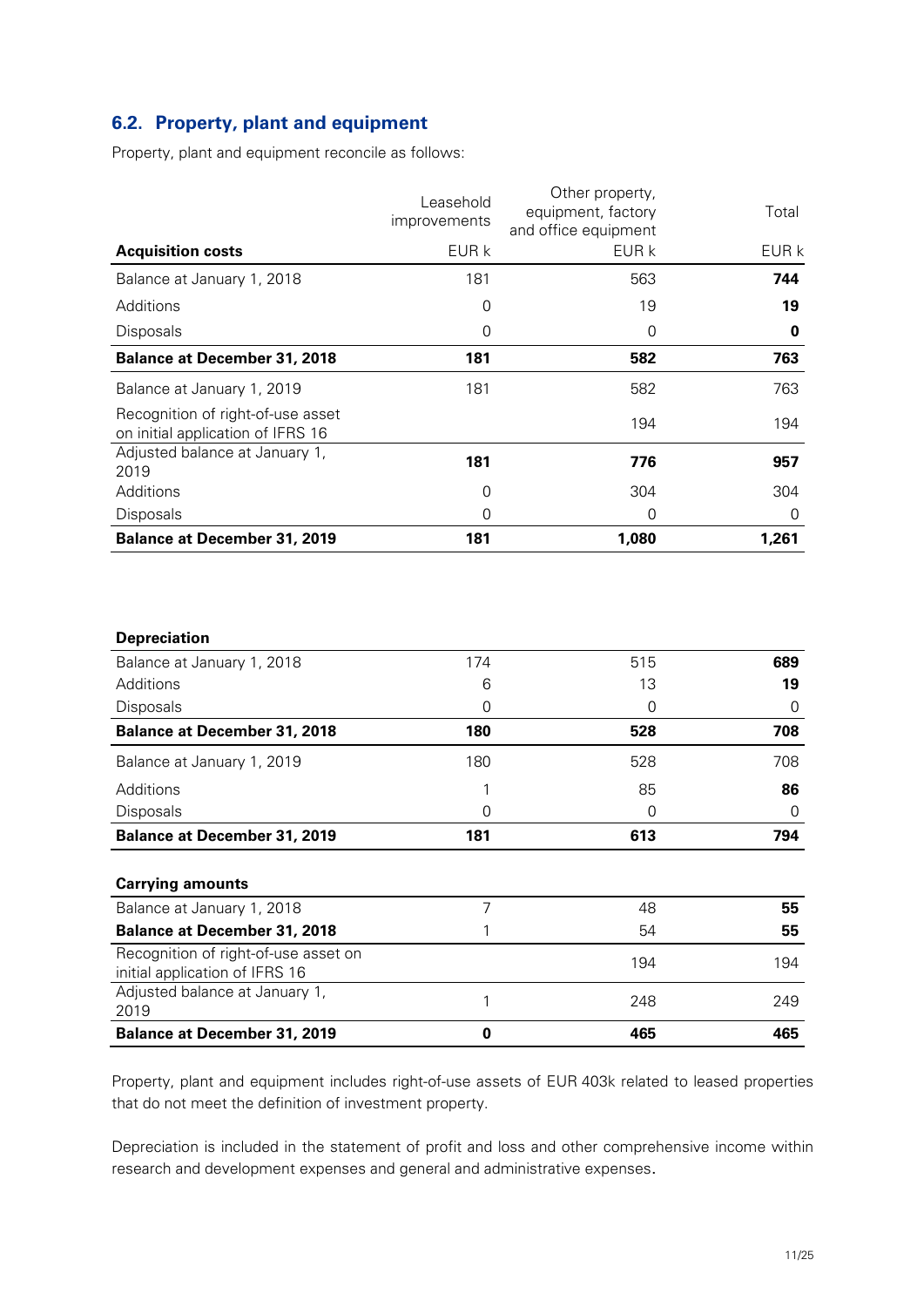#### **6.3. Other current assets and prepayments**

Other current assets are comprised of:

| In EUR k                    | December 31, 2019 | December 31, 2018 |
|-----------------------------|-------------------|-------------------|
| Prepayments                 | 3,229             | 101               |
| Value-added tax receivables | 290               | 86                |
| Corporate tax receivables   | $\overline{2}$    | 3                 |
| Rent deposits               | 21                |                   |
| Other receivables           | 310               | 2                 |
| <b>Total</b>                | 3,853             | 199               |

As of December 31, 2019 the prepayments include a prepaid fee of EUR 496k for the GMP production of the clinical PQ912 material and advance payments upon signing the contract with the CRO for the conduct of the clinical 2b trial in amount of EUR 2,421k.The prepayments in an amount of EUR 233k will be utilized for clinical materials already ordered.

#### **6.4. Cash and cash equivalents**

Cash and cash equivalents consist of cash at bank and on hand. As of December 31, 2019, cash balances denominated in other currencies than the Euro amount to USD 652k (December 31, 2018: USD 652k).

The net book value represents the maximum amount that is at risk. Bank balances are unrestricted.

#### **6.5. Equity**

As of December 31, 2019, Vivoryon's share capital comprised 19,975,482.00 registered no par common shares. As of December 31, 2018, Vivoryon's share capital comprised 8,208,009 registered no par common shares. The nominal amount per share is EUR 1.00. All shares are issued and fully paid up.

On April 9, 2019, Vivoryon's management board – with the approval of the supervisory board – resolved to increase the share capital from EUR 8,208k by EUR 4,093k to EUR 12,301k through the issuance of common shares upon full utilization of the Authorized Capital 2017.

Upon full utilization of the Authorized Capital, the Company's share capital was increased from EUR 8,208,009 to EUR 12,301,376 through the successful issue of 4,093,367 new shares with a nominal value of EUR 1.00 per share.

The Company sold the new shares to selected investors in a private placement at a purchase price of EUR 2.00 per new share.

3.1 million new shares were sold to a consortium of investors led by Mr. Claus Christiansen, founder and Chairman of the Board of Directors of Nordic Bioscience, Denmark ("Investor Consortium"). Additionally, 993,367 new shares were sold to other investors as well as to members of the management board and supervisory board.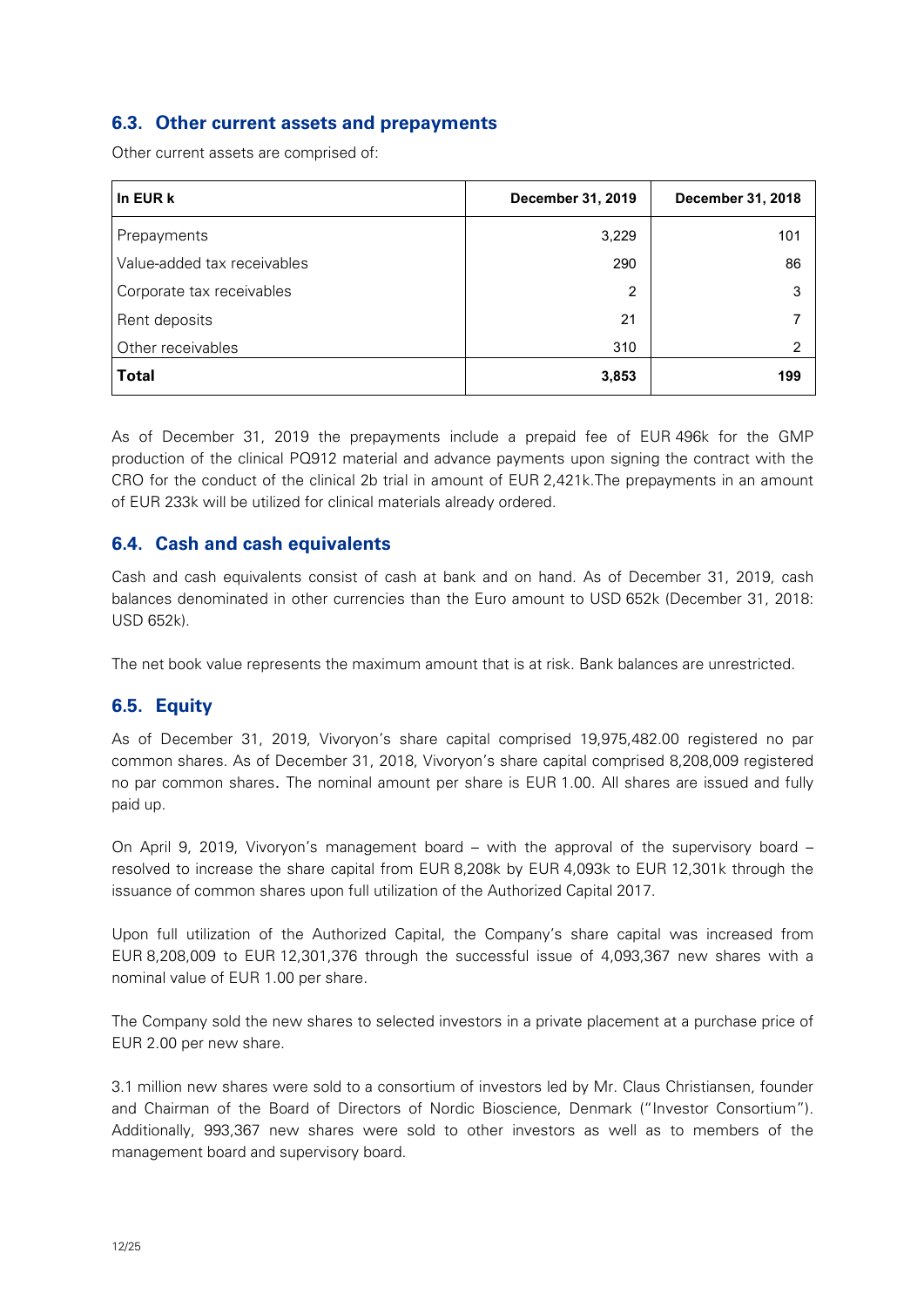Out of a total of 4,093,367 new shares, 1,641,601 (20% of the share capital) were admitted to trading on Euronext Amsterdam under exemption from the prospectus obligation and were delivered to the investors. The remaining 2,451,766 non-admitted new shares were delivered to the Investor Consortium that has declared to accept also non-admitted new shares underlining its intended longterm engagement. On August 8, 2019, these shares were admitted to trading on Euronext on the basis of a securities prospectus.

On October 8, 2019, Vivoryon's management board – with the approval of the supervisory board – resolved the launch of a public rights offering (the "Rights Offering") of 36,904,128 new ordinary bearer shares with no-par value, each with a notional value of EUR 1.00 and full dividend rights from January 1, 2019 (the "Offer Shares"), with subscription rights and oversubscription rights for existing shareholders at a subscription price of EUR 5.61 per Offer Share (the "Subscription Price"), from a capital increase from EUR 12,301,376.00 by up to EUR 36,904,128.00 to up to EUR 49,205,504.00 as resolved by the shareholder meeting on May 29, 2019.

On October 24, 2019, the management board, with the approval of the supervisory board, resolved to set the number of new shares to be placed, including the new shares, to be issued based on subscription rights exercised by the Company's shareholders, at 7,674,106.

The rights offering was completed with a total of 4,445,323 New Shares, through subscription and oversubscription by existing shareholders, of which Mr. Claus Christiansen, Den Danske Forskningsfond and T&W Holding A/S subscribed to a total of 2,673,798 New Shares. The New Shares which were not subscribed for by existing shareholders (the "Rump Shares") were offered via a private placement to selected qualified investors in Europe who purchased 3,228,783 Rump Shares at the Subscription Price, including MorphoSys AG, who purchased Rump Shares in an aggregate investment amount of EUR 15 million. Together, the Offering led to the issuance of a total of 7,674,106 New Shares, raising EUR 43 million. The new shares are full dividend rights from January 1, 2019. The Company's outstanding share capital after completion of the Offering will amount to 19,975,482 shares. The capital increase was entered in the commercial register on October 25, 2019 and the new shares were admitted to trading on Euronext on October 29, 2019.

Directly related transaction costs of EUR 1.8 million were deducted from additional paid-in capital.

#### **Conditional Capital**

As of December 31, 2019, the conditional capital amounted to EUR 3,809k and as of December 31, 2018 to EUR 4,003k, respectively. Of this amount, EUR 409k (2018: EUR 482k) is reserved as a result of the issuance of options referring to the Conditional Capital 2014.

By resolution of June 21, 2018, the Annual General Meeting created the Conditional Capital 2018 while cancelling of the Conditional Capital 2015. The Company's share capital is conditionally increased (Conditional Capital 2018) by a nominal value of up to 3,400,000 new no par value bearer shares. The conditional capital increase serves to grant no par value registered shares upon exercising conversion and/or option rights (or the satisfaction of corresponding conversion or option obligations) or, to the extent that the Company exercises its right to grant no par value Company shares, in lieu of payment of the amount due in cash (or parts thereof) to the holders or creditors of bonds that have been issued by the Company or a group company in accordance with the authorization of the Annual Shareholders' Meeting of the shareholders dated June 21, 2018 until June 20, 2023 as per Section 18 AktG. The issuance of the new shares shall be effected at the conversion or option price to be determined, in each case, in accordance with the aforementioned authorization resolution.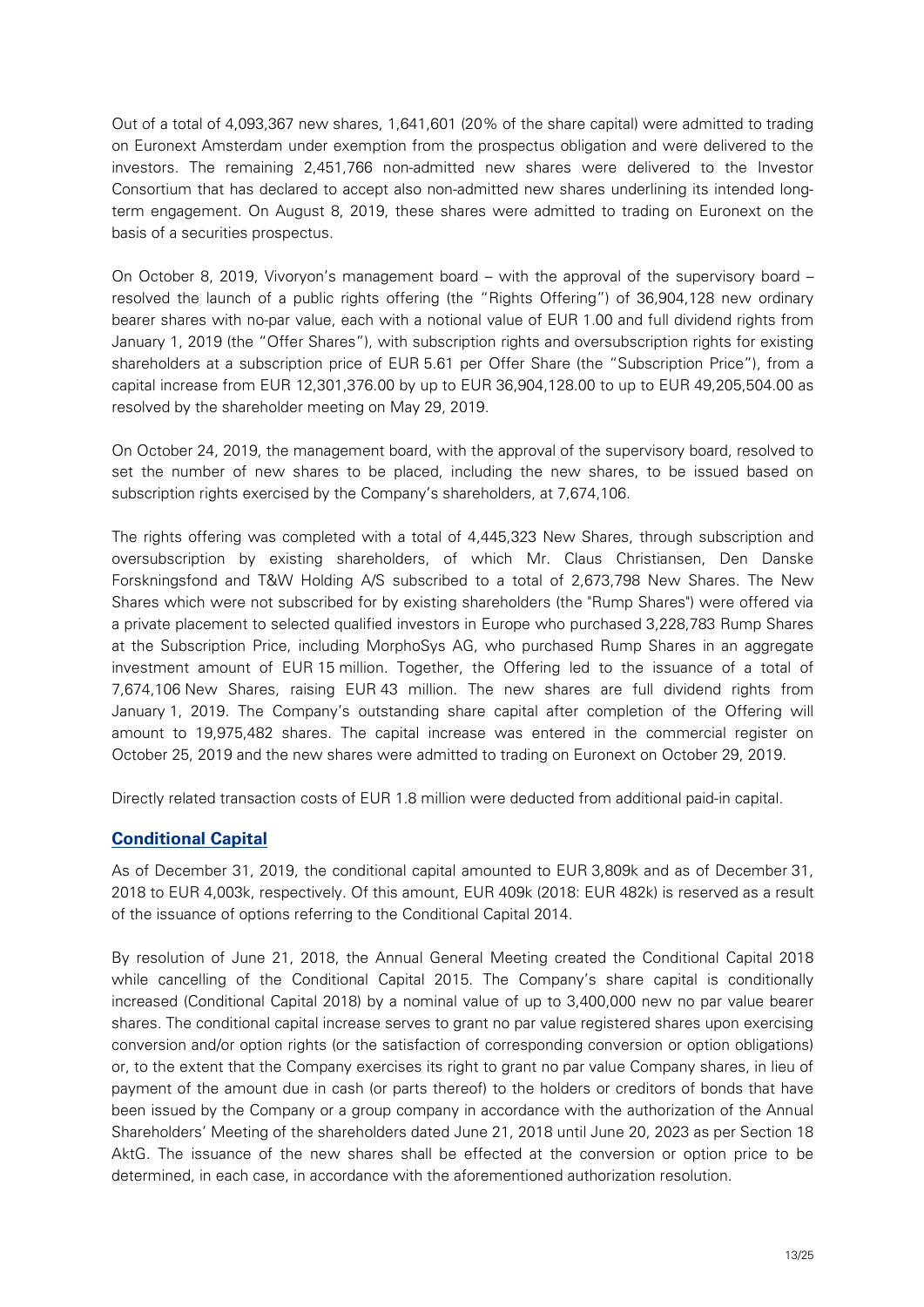The subscription rights of the shareholders on the occasion of the issue of bonds based on this authorization are excluded.

#### **Convertible Bonds**

By resolution of the Ordinary General Meeting on June 21, 2018, the management board is authorized, with the cancelling of the authorization of June 10, 2015 and with the consent of the supervisory board to issue once or in several transactions until June 20, 2023, in the latter case also simultaneously in several tranches, option bonds and/or convertible bonds in bearer and/or registered form (the "Bonds") with a total nominal amount counted as of the date of the initial adoption of the resolution on June 10, 2015 of up to EUR 60,000,000, each with or without a maturity restriction. The bonds, subject to the respective terms and conditions of the option bonds (the "Option Conditions") grant option rights or impose option obligations. The bonds may also, subject to the respective terms and conditions of the convertible bonds (the "Convertible Bond Conditions") grant conversion rights or impose conversion obligations. The bonds may grant rights or impose obligations to subscribe for up to 3,400,000 no par value bearer shares of the Company with a total prorated amount of the Company's share capital of up to EUR 3,400,000. The bonds may be issued in Euro or – limited to the respective value in Euro – in any other statutory currency of an OECD member state. The bonds may also be issued against non-cash consideration, in particular to acquire enterprises, interests in enterprises, business units, receivables, patents and licenses or other assets, provided however, that their value is at least equivalent to the issue price of the bonds.

The bonds may also be issued by domestic or foreign companies affiliated with the Company within the meaning of sec. 15 et. seq. AktG (the "Group Company"). In the event an issue by a Group Company, the management board – subject to the consent of the supervisory board – is authorized to guarantee the bonds on behalf of the Company and to grant conversion rights to the holders of convertible bonds or grant option rights/impose option obligations to the holders of option bonds relating to the shares in the Company.

The management board – subject to the supervisory board's consent – is authorized to determine the further details of the issue and the terms of the bonds, in particular interest rate, type of interest accrual, issue price, term and division as well as option period and/or conversion period and a potential variability of the conversion ratio and, if applicable, to do so in consultation with the corporate bodies of the subsidiary issuing the option bond or the convertible bond.

The subscription right of the shareholders on the occasion of the issue of bonds based on this authorization is excluded.

#### **Authorized Capital**

As of December 31, 2019, the authorized capital amounted to EUR 6,151k (December 31, 2018: EUR 4,093k). The authorized capital can be utilized for capital increases for contributions in cash and/or kind.

On May 29, 2019, the Annual Shareholders' Meeting resolved to create the Authorized Capital 2019.

The management board is given the authorization to increase the share capital of the Company – subject to the consent of the supervisory board – until May 28, 2024 in one or several step(s) for contributions in cash or in kind by up to Euro 6,150,688.00 by issuing a total of 6,150,688 new no-par value common bearer shares (Authorized Capital 2019). The subscription right is excluded. Furthermore, the management board is given the authorization – subject to the consent of the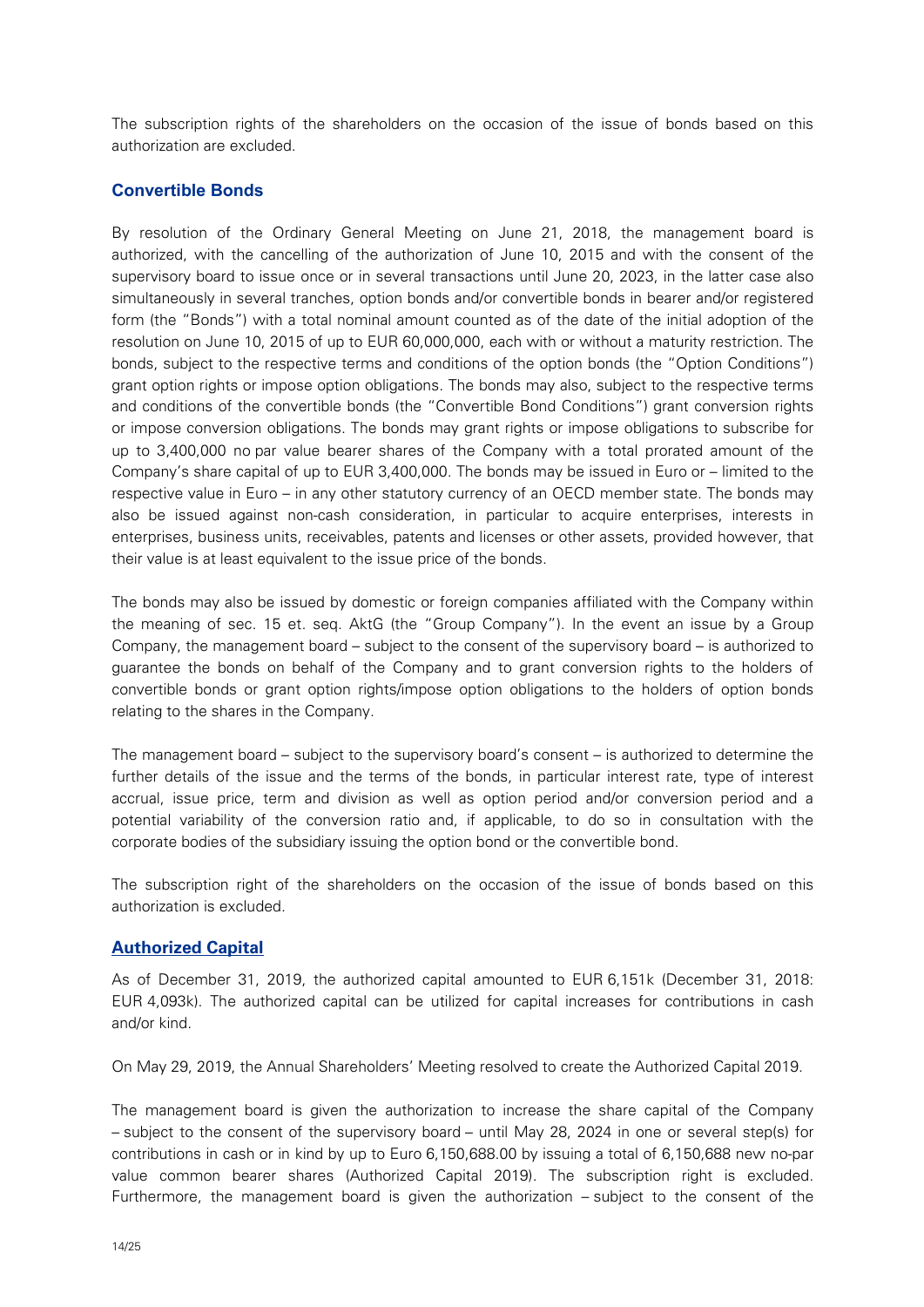supervisory board – to determine the further details of the capital increase, its implementation and the terms and conditions for the issue of the shares out of the Authorized Capital 2019.

#### **6.5.1. Loss per share**

As of December 31, 2019, Vivoryon's share capital consisted of 19,975,482 common shares (December 31, 2018: 8,208,009). All common shares are registered no par value common shares. The calculated nominal amount per share is EUR 1.00.

The net loss attributable to Vivoryon's shareholders amounted to EUR 7,823k in financial year 2019 (2018: net loss of EUR 7,737k).

The loss per share was calculated as follows:

|                                                         | 2019       | 2018      |
|---------------------------------------------------------|------------|-----------|
| Weighted average number of common shares<br>outstanding | 12,549,932 | 8,208,009 |
| Loss for the period                                     | -7.823k    | -7.737k   |
| Loss per share in EUR (basic/diluted)                   | $-0.62$    | $-0.94$   |

As of December 31, 2019 and 2018, no items had a dilutive effect.

#### **6.5.2. Share based payments**

#### **6.5.2.1. Stock option programs (equity settled)**

Since 2007, Vivoryon granted equity settled stock options under various stock option programs.

The stock option programs of 2007 and 2010 expired in 2019.

On September 13, 2019 the management resolved the creation of the Stock Option Program 2020 under the condition precedent of the passing of the resolution of the shareholders' meeting of Vivoryon on the approval to the creation of the Stock Option Program 2020 as well as the creation of a corresponding Conditional Capital.

Under this program up to 615,000 options can be issued to current or future employees and members of the management board in one or several steps until December 31, 2023, the general mechanism of distribution of the options being subject to the approval of the supervisory board. If the management board is affected, the passing of resolutions shall be the sole responsibility of the supervisory board.

The options shall entitle the beneficiary as applicable from time to time subject to the option terms to acquire new common shares in the Company

Up to 473,550 options shall be allocable to current and future members of the management board of the Company and up to 141,450 options shall be allocable to current and future employees of the Company.

The key terms and conditions related to the grants under the stock option program 2014 are as follows; all options are to be settled by the physical delivery of shares or in cash.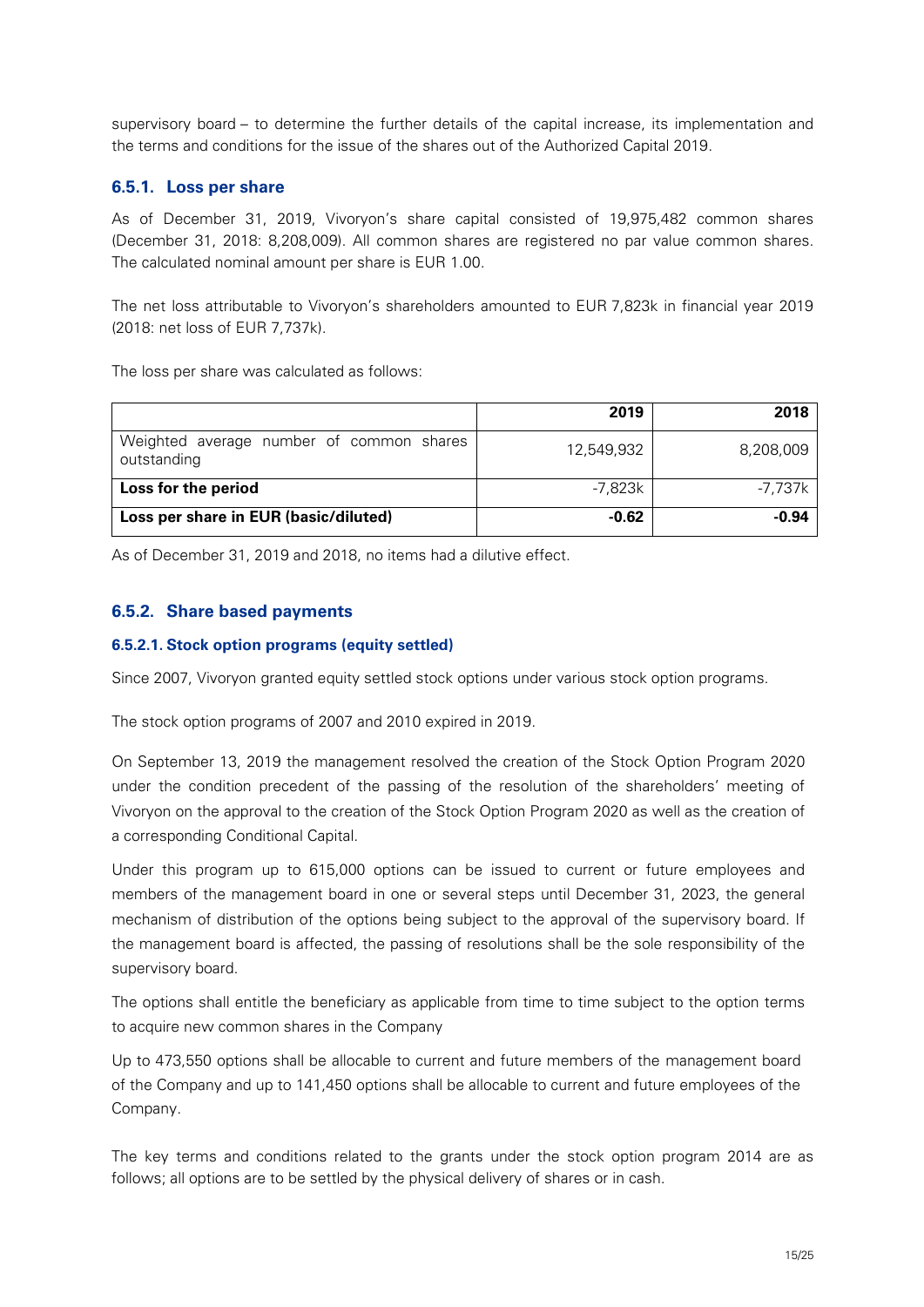| date/employees<br>Grant<br>entitled                                                          | <b>Outstanding</b><br><b>Options</b> | <b>Vesting conditions</b>                                                                                                                          | <b>Contractual life of</b><br>options                  |
|----------------------------------------------------------------------------------------------|--------------------------------------|----------------------------------------------------------------------------------------------------------------------------------------------------|--------------------------------------------------------|
| <b>ESOP 2014</b><br>Granted to former members<br>of management board<br>Granted to employees | 314,501<br>96,874                    | Immediate vesting on<br>date of grant for 40%,<br>graded vesting over 3-<br>year period (20% each<br>after first, second and<br>third year) period | 8 years, not<br>exercisable before<br>lapse of 4 years |

The fair value of the options granted has been measured using the Monte Carlo Simulation. Service and non-market performance conditions attached to the option programs are not taken into account in measuring fair value.

The inputs used in the measurement of the fair values for 2014 to 2017 grants were:

|                                                        | <b>ESOP 2014</b>   |
|--------------------------------------------------------|--------------------|
| Fair value at grant date                               | EUR 4.84 - 10.70   |
| Share price at grant date                              | EUR 11.97 - 24.80  |
| Exercise price                                         | EUR 12.55 - 23.60  |
| Expected volatility                                    | 40% to 45%         |
| Expected life (weighted average)                       | 3 years            |
| Expected dividends                                     | $0\%$              |
| Risk free interest rate (based on<br>government bonds) | $-0.47\%$ to 0.05% |

Expected volatility has been based on the arithmetic average of historical volatilities of a peer group of four companies.

The number and weighted-average exercise prices of stock options under the stock option programs were as follows:

|                                   | 2019                  |                  | 2018                  |                  |
|-----------------------------------|-----------------------|------------------|-----------------------|------------------|
|                                   | Number of<br>options* | WAEP**           | Number of<br>options* | WAFP**           |
| Outstanding at January 1          | 481,748               | EUR 17.51        | 481,748               | EUR 17.13        |
| Forfeited during the year         | 72,773                |                  | 0                     |                  |
| Exercised during the year         | 0                     |                  | 0                     |                  |
| Cash settlement                   | 0                     |                  | 0                     |                  |
| Granted during the year           | 0                     |                  | $\Omega$              |                  |
| <b>Outstanding at December 31</b> | 408,975               | <b>EUR 18.37</b> | 481,748               | <b>EUR 17.51</b> |
| Exercisable at December 31        | 399,375               | EUR 18.51        | 280,040               | EUR 23.43        |

\* Adjusted for the reverse stock split¸ \*\*Weighted average exercise price

The forfeited stock options result from the end of the term of stock option plans 2008 and 2010 (70,373) and from not vested Options (2,400) after termination of an employment contract.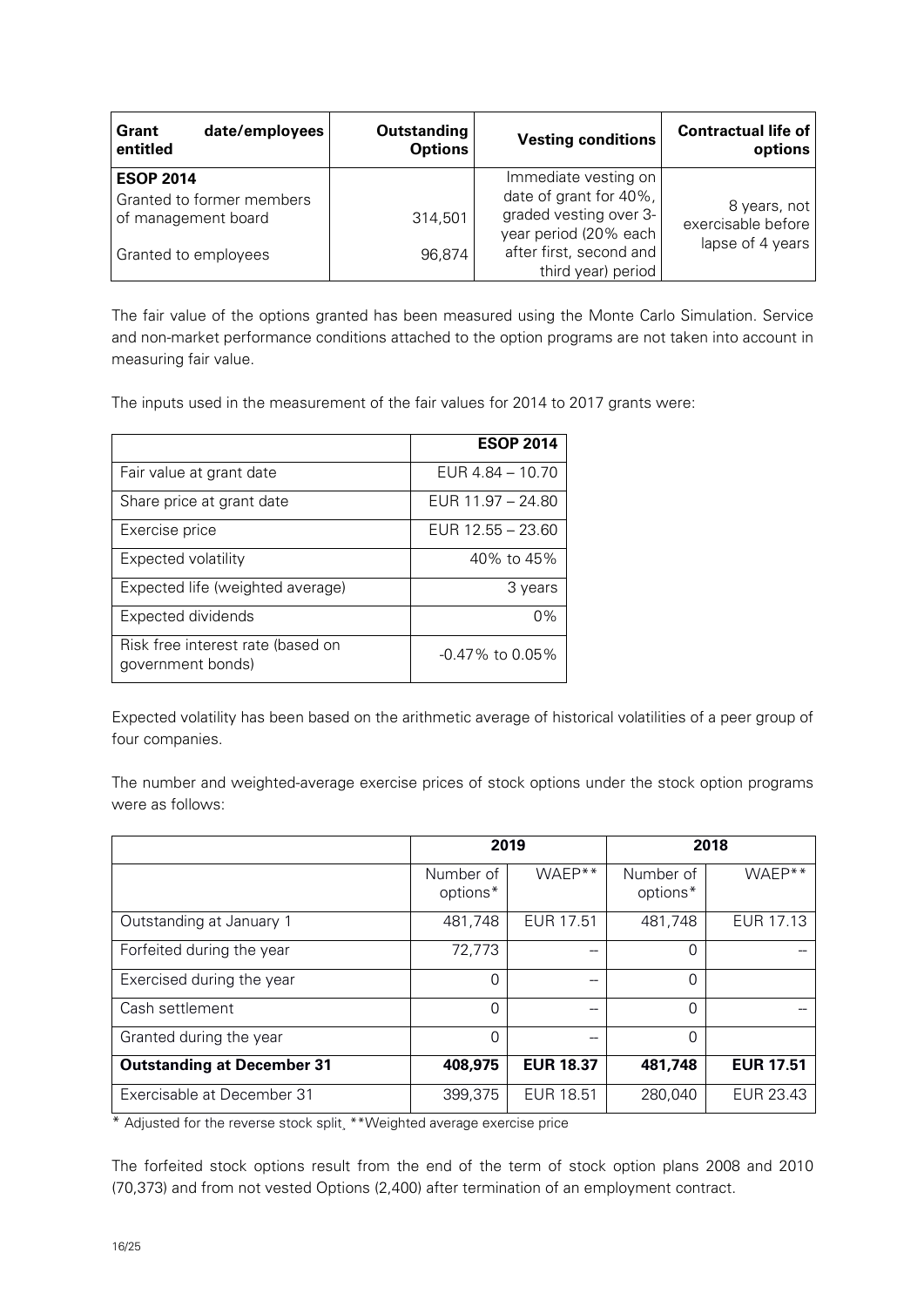The stock options outstanding at December 31, 2019 had an exercise price in the range of EUR 12.55 to EUR 23.60 (December 31, 2018: EUR 6.00 to EUR 42.18) and a weighted-average contractual life of 3 years (December 31, 2018: 3.5 years). According to the terms and conditions of the stock option programs, exercise is not possible during specified blackout periods and subject to a performance criterion concerning the average stock price of Vivoryon shares during the twenty days before exercise.

The total expenses associated with the stock option program 2014 recognized in 2019 amounted to EUR 5k (2018: EUR 62k). These amounts were credited to additional paid-in capital.

#### **6.5.2.2. Phantom stock option programs**

The phantom stocks programs of Vivoryon expired in 2019. As of December 31, 2018, 19,333 phantom stocks were outstanding with a fair value of EUR 0k.

#### **6.6. Noncurrent liabilities**

#### **6.6.1. Pension liabilities - direct pension commitments**

Vivoryon has defined benefit pension plan commitments to two former members of the management board. The pension commitments include entitlements to disability, retirement and survivor benefits in amounts specifically determined by individual.

Plan assets consisted solely of pension liability insurance contracts. The asset values of the insurance contracts represented the cash surrender values and were offset against the pension obligations as the insurance contracts are qualifying insurance policies in accordance with IAS 19. In 2017 and 2018 these insurances have expired. The insurance amount was paid to Vivoryon and therefore no longer serves as a plan asset.

The amount of the defined benefit obligation (actuarial present value of the accrued pension entitlements) is determined on the basis of actuarial methodologies which require the use of estimates. The calculation was based on the Heubeck 2018 G mortality tables.

The measurement of the pension benefits is based on the following actuarial assumptions:

|               | 2019  | 2018      |
|---------------|-------|-----------|
| Discount rate | 0,91% | .60%<br>◢ |

The discount rate was determined based on industrial bonds with an AA rating and a comparable term. In addition, an increase in the pension of 1.0% was assumed.

The following sensitivity analysis shows how the present value of the defined benefit pension obligation would change if the interest rate changed holding other assumptions constant:

Interest rate – 0.5%: Δ DBO EUR 119k (December 31, 2018: EUR 110k) Interest rate + 0.5%: Δ DBO EUR -108k (December 31, 2018: EUR -100k)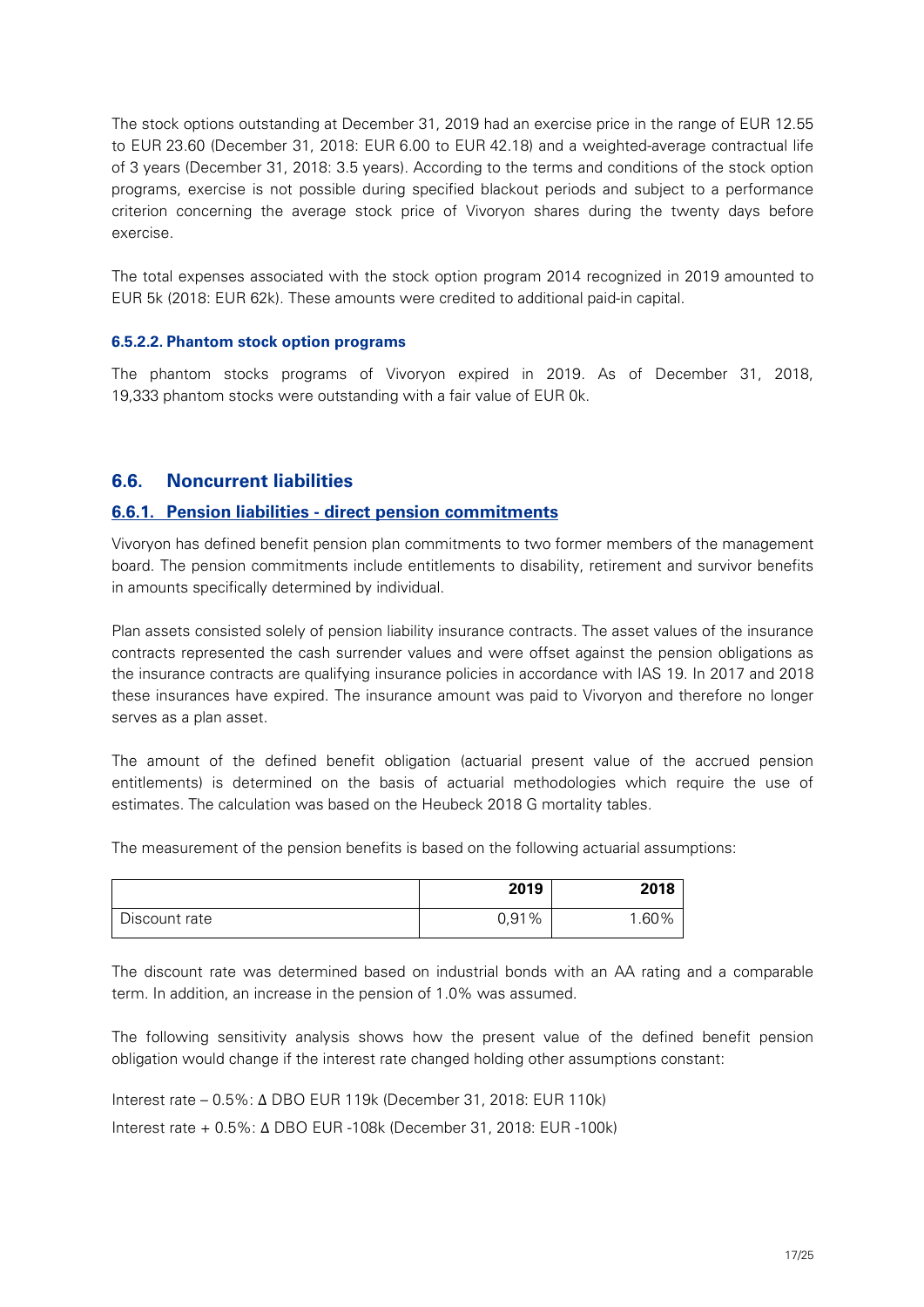Reconciliation of defined benefit obligation and plan assets

| EUR k                                                                                                       | <b>Defined</b><br>benefit<br>obligation | <b>Plan assets</b> | <b>Pension</b><br>provision (Net<br>DBL) |
|-------------------------------------------------------------------------------------------------------------|-----------------------------------------|--------------------|------------------------------------------|
| Balance as of January 1, 2018                                                                               | 1,619                                   | $-448$             | 1,171                                    |
| Current service cost                                                                                        | 0                                       | 0                  | 0                                        |
| Interest expense (+) /interest income (-)                                                                   | 41                                      | $-2$               | 39                                       |
| Benefit payments                                                                                            | $-56$                                   | 478                | 422                                      |
| Remeasurement                                                                                               | 40                                      | 22                 |                                          |
| Income (-)/ expenses (+) from plan assets<br>(without amounts included<br>in<br>interest<br>expense)        |                                         | $-22$              | $-22$                                    |
| Actuarial gains (-)/ losses (+)                                                                             | 40                                      |                    | 40                                       |
| Effects<br>financial<br>from<br>changes<br>in<br>assumptions                                                | 53                                      |                    | 53                                       |
| Change in demographic assumption                                                                            | 22                                      |                    | 22                                       |
| Effects from changes based on experience                                                                    | $-35$                                   |                    | $-35$                                    |
| Employer's contributions                                                                                    | 0                                       | -6                 | $-6$                                     |
| <b>Balance as of January 1, 2019</b>                                                                        | 1,644                                   | 0                  | 1,644                                    |
| Current service cost                                                                                        | 0                                       |                    | 0                                        |
| Interest expense (+)/ interest income (-)                                                                   | 26                                      |                    | 26                                       |
| Benefit payments                                                                                            | $-76$                                   |                    | $-76$                                    |
| Remeasurement                                                                                               | 157                                     |                    | 157                                      |
| Income (-)/ expenses (+) from plan assets<br>(without amounts included<br><i>in</i><br>interest<br>expense) |                                         |                    |                                          |
| Actuarial gains (-)/ losses (+)                                                                             | 157                                     |                    | 157                                      |
| Effects<br>from<br>financial<br>changes<br>in<br>assumptions                                                | 146                                     |                    | 146                                      |
| Change in demographic assumption                                                                            | $\Omega$                                |                    | 0                                        |
| Effects from changes based on experience                                                                    | 11                                      |                    | 11                                       |
| Employer's contributions                                                                                    |                                         |                    |                                          |
| <b>Balance as of December 31, 2019</b>                                                                      | 1,751                                   | 0                  | 1,751                                    |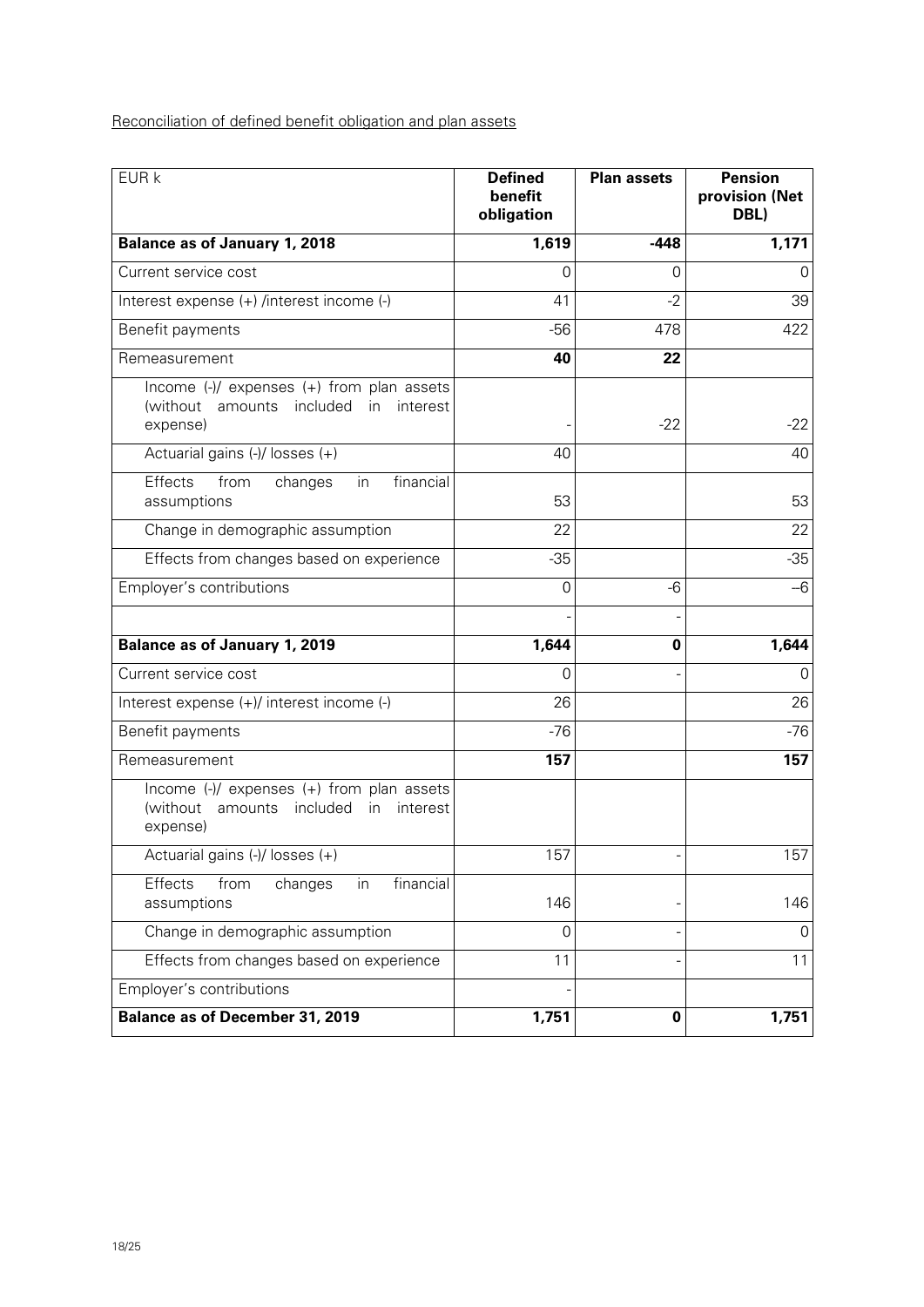In the reporting period, the following items associated with defined benefit obligations were recognized in the statement of profit and loss and other comprehensive income:

| <b>EUR k</b>                          | 2019 | 2018 |
|---------------------------------------|------|------|
| Current service cost                  |      |      |
| Net interest expense $(+)/$ income(-) | 26   | 39   |
| Interest expense associated with DBO  | 26   |      |
| Interest income on plan assets        |      | $-2$ |
| <b>Total net pension expenses</b>     | 26   | 39   |

The weighted average duration of the pension commitments is 12.8 years (December 2018: 13.1 years).

#### **6.6.2. Pension liabilities – pension commitment using the provident fund**

Vivoryon has further obligations for granted and vested pension commitment for a former member of the management board in the context of a provident fund in amount of EUR 14k annually until 2035.

These pension liability was calculated using a discount rate of 1.07% and amounts to EUR 201k as of December 31, 2019 (December 31, 2018: 1,76% and EUR 210k).

#### **6.7. Current liabilities**

.

#### **Other current liabilities**

| <b>EUR k</b>              | December 31, 2019 | <b>December 31, 2018</b> |
|---------------------------|-------------------|--------------------------|
| Salaries and wages        | 110               | 32                       |
| Payroll and church taxes  | 128               | 50                       |
| Post-contractual payments |                   | 83                       |
| Others                    | 50                | 15                       |
| <b>Total</b>              | 288               | 180                      |

## **7. Disclosures with respect to financial instruments**

#### **7.1. General disclosures**

A financial instrument is a contract which simultaneously gives rise to a financial asset of one entity and a financial liability or equity instrument of another entity. Financial instruments are broken down into non-derivative and derivative financial instruments.

On the asset side, the non-derivative financial instruments primarily include cash and cash equivalents. The non-derivative financial liabilities consist of trade payables.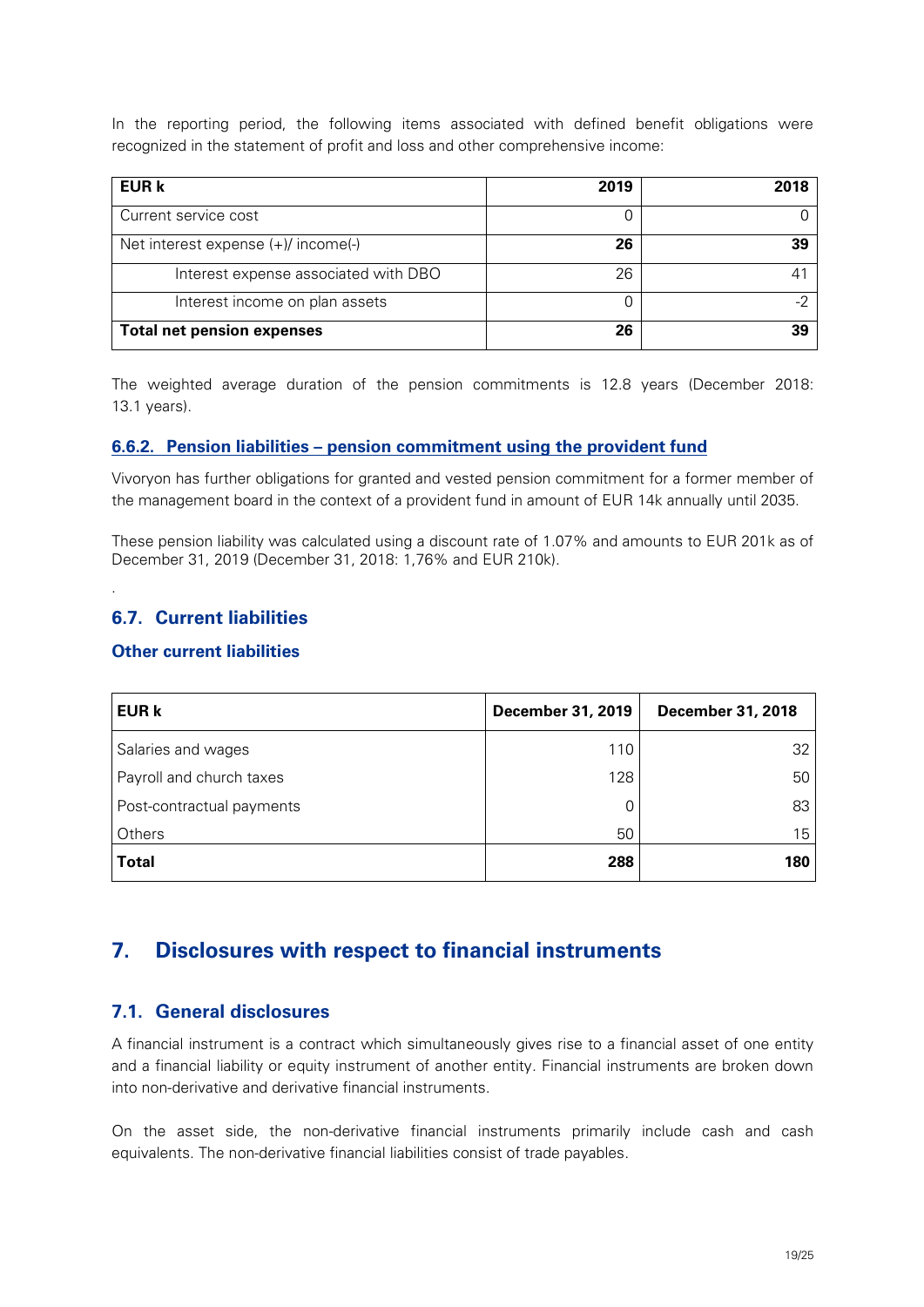#### **7.2. Fair value measurement**

All assets and liabilities, for which fair value is recognized in the financial statements, are organized in accordance with the following fair value hierarchy, based on the lowest level input parameter that is significant on the whole for fair value measurement:

- Level 1 Prices for identical assets or liabilities quoted in active markets (non-adjusted)
- Level 2 Measurement procedures, in which the lowest level input parameter significant on the whole for fair value measurement is directly or indirectly observable for on the market
- Level 3 Measurement procedures, in which the lowest level input parameter significant on the whole for fair value measurement is not directly or indirectly observable for on the market

The carrying amount of other (financial) assets, cash and cash equivalents and trade and other payables is a reasonable approximation of the fair value.

#### **7.3. Other disclosures in accordance with IFRS 7**

#### **Disclosures with respect to finance income and expense**

No interest income and expense in 2019 and 2018 was recognized with respect to financial instruments.

#### **Financial risks and risk management**

#### **7.3.1. Organization**

#### **Risk management system, objectives and methods**

In addition to operating business risks, Vivoryon is subject to the following risks as a result of the use of financial instruments: credit risks, liquidity risks, market risks and exchange rate risk. The Company has established a clear and effective organization to monitor and control risks. To make risks controllable from the perspective of risk prevention, a risk management system has been implemented and is continuously being further developed to address the different risk areas. Predefined specific individual risks are continuously monitored using early warning signals.

The objective with respect to risk management is to define different risk management processes which make a timely identification of risks relating to quantity, probability of occurrence and damage amounts possible and which provide appropriate counter measures for those who have been named responsible for the processes.

Accordingly, in connection with a risk-oriented and forward-looking management approach, Vivoryon has developed and implemented a risk management system. The implementation of a functional risk management system is considered part of the overall leadership responsibility of management.

Responsibilities are clearly assigned to the individual organizational units which are involved in the risk management process:

#### **Management board:**

The risk management process begins with the management board which, in the course of overall management, on the basis of the risk bearing potential, provides a clear definition of the strategy, the business types, acceptable and unacceptable risks as well as the total justifiable risk.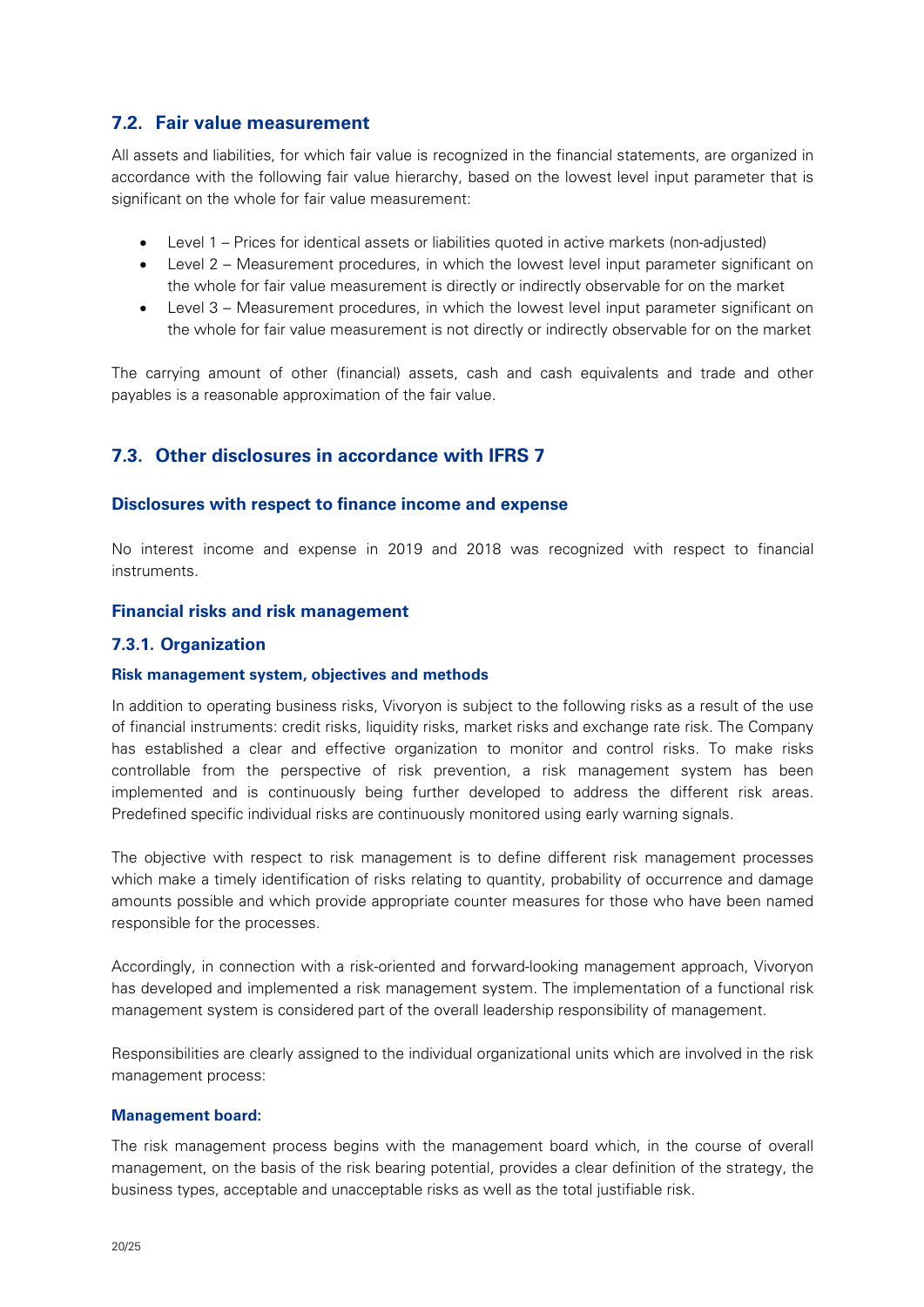#### **Risk management:**

Risk management is responsible for the active monitoring and controlling of the respective risk groups. Risk is reduced through risk minimization measures undertaken and by monitoring adherence to limits.

#### **Supervisory board:**

The supervisory board has a control function with respect to all measures for risk limitation and risk management in the Company.

#### **7.3.2.Risk groups**

In connection with its business operations, Vivoryon is subject not only to operating business risks but also to a multitude of financial risks including credit risks, liquidity risks and market risks as explained below:

#### **7.3.2.1. Credit risks**

Default risks exist with respect to substantially all financial instruments recognized as assets. The amount of the financial assets defines the maximum default risk. To the extent that risks are identified for individual financial instruments, these are taken into account by recording valuation adjustments.

Vivoryon's cash balances are held by the following bank: Deutsche Bank (100%) Moody's Rating A3. In general, cash balances are only held with financial institutions with prime credit ratings which are subject to the depositor's guarantee fund of German banks. Investments, if made, are in financial assets which do not have any inherent risk of loss.

#### **Maximum risk of default**

The maximum default risk for financial assets without considering possible security held or other credit improvements (e.g. right to offset) is as follows:

| Carrying amount as an equivalent for the<br>maximum risk of default<br><b>EUR k</b> | December 31, 2019 | <b>December 31, 2018</b> |
|-------------------------------------------------------------------------------------|-------------------|--------------------------|
| Noncurrent financial assets                                                         | 3                 |                          |
| Cash and cash equivalents                                                           | 41.524            | 3.783                    |
|                                                                                     | 41,527            | 3,786                    |

As of the reporting dates December 31, 2019 and December 31, 2018, the financial assets were neither impaired nor overdue.

#### **7.3.2.2. Liquidity risk**

Liquidity risks in the narrow sense exist when the Company does not have adequate funds to settle its ongoing payment obligations. The payment obligations result primarily from the ongoing cost of business operations and investing activities against which there are only minor cash receipts.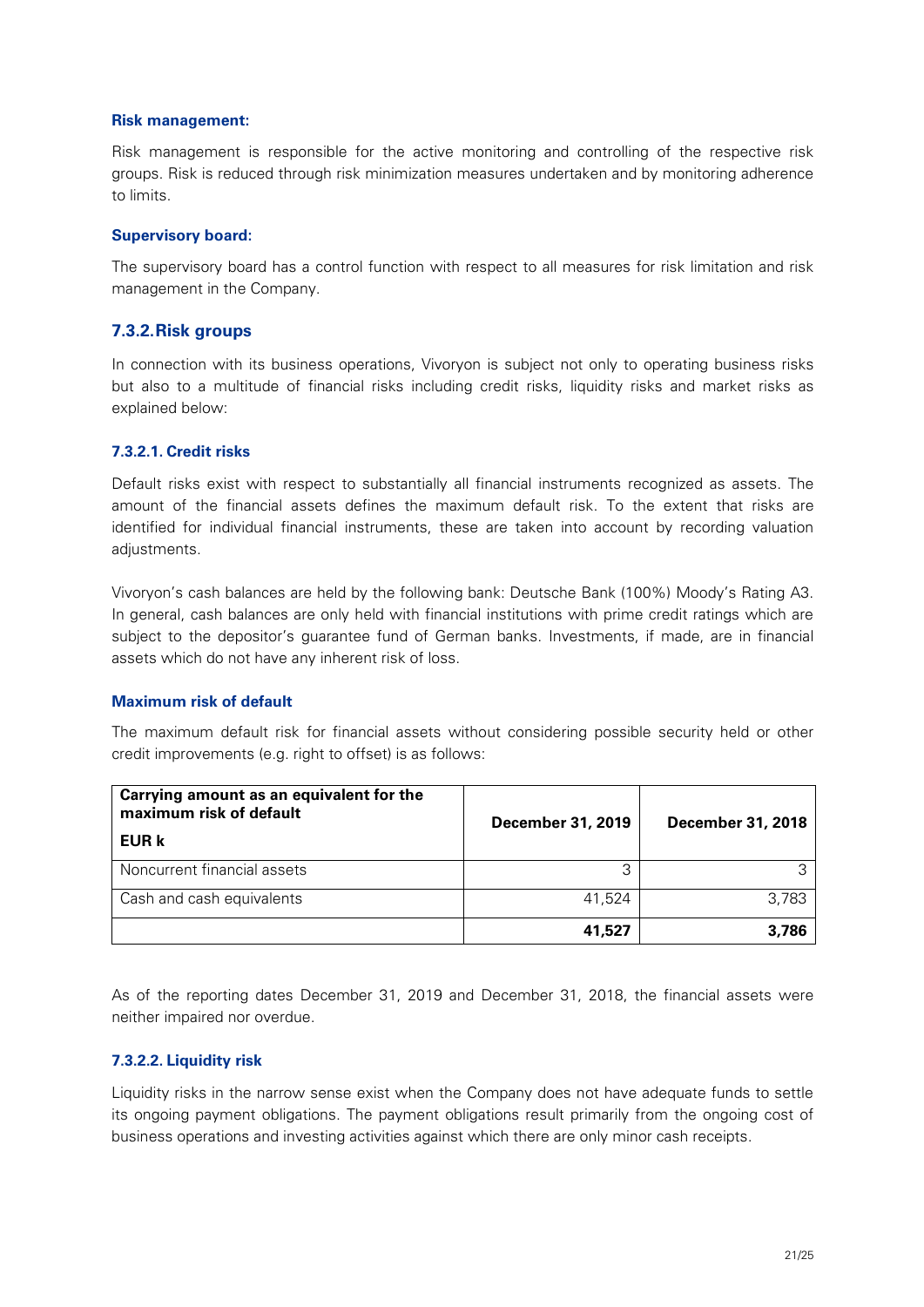In order to manage the liquidity situation during the year, the Company utilizes appropriate financial planning instruments. As of December 31, 2019, cash and cash equivalents amounted to EUR 41.5 million. The cash and cash equivalents as of December 31, 2019 provide for the Company's financing until 2023.

For detailed disclosures regarding going concern and liquidity requirements see note 4.

#### **Analysis of maturities**

As of December 31, 2019, the trade payables of EUR 539k (December 31, 2018: EUR 772k) had a maturity of up to 30 days, respectively.

#### **7.3.2.3. Market risks**

Market risks develop from a possible change in risk factors which lead to a negative change in market value of the financial assets and liabilities which are subject to this risk factor. General risk factors such as currency risks, risks attributable to changes in interest rates and price risks can be of relevance to Vivoryon.

#### **Exchange rate risks**

Currently, Vivoryon is exposed to exchange rate risks with respect to cash and cash equivalents held in USD. A change of -5% or +5% in the foreign exchange rate of the EUR compared to the USD could impact net loss and equity by EUR 22k and EUR -25k.

Exchange rate risks could further develop if a portion of the future expenses or revenues from collaboration agreements or licensing agreements are realized in US dollars or in another foreign currency.

#### **Risk of changes in interest rates**

Vivoryon does not have any interest bearing assets or liabilities to a third party. As such, there is no risk with respect to changes in interest rates.

#### **Price risks**

At present, the financial commitments of the Company (see note 8.2) do not contain variable price conditions and hence do not bear price risks.

#### **Capital management**

The primary objective of Vivoryon's capital management is to ensure that it maintains its liquidity in order to finance its operating activities and meet its liabilities when due. In accordance with the present projections the cash reach of the Company is beyond end of 2022 on the basis of current cash and cash equivalents. The management expects that future financing requirements may be satisfied by the Company's ability to raise funds in the form of equity and/or conduct a partnership agreement. For detailed disclosures regarding going concern and liquidity requirements see note 4.

Vivoryon's focus on the long-term increase in the value of the Company is in the interest of its shareholders, employees and collaboration partners.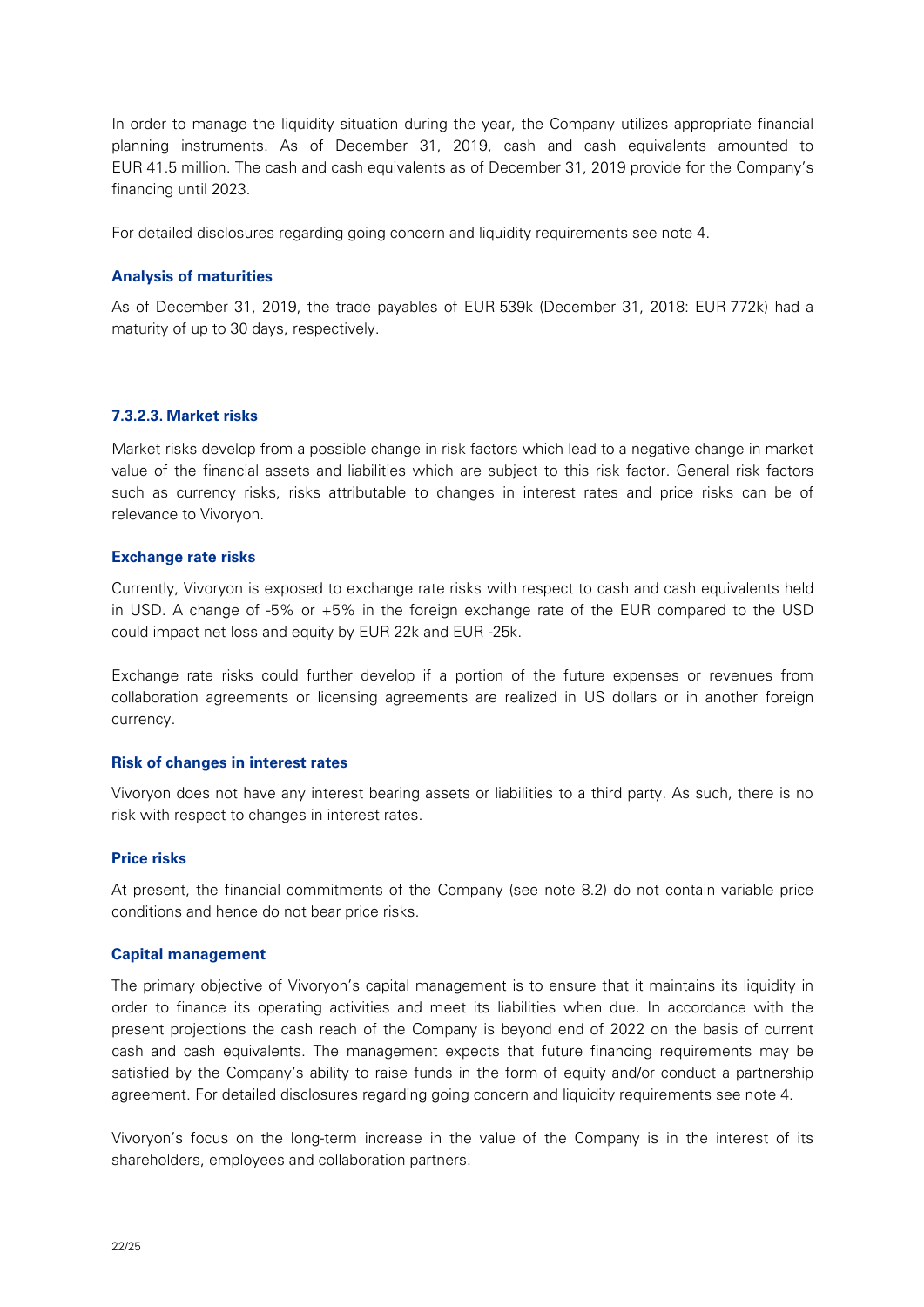The objective is to sustainably increase the value of Vivoryon by continuing to generate positive data from studies, efficient processes in research and development, a forward-looking and value-oriented portfolio management as well as continuously increasing the level of awareness of Vivoryon and the approaches it applies in the pharmaceutical industry and, in the mid-term, the transfer of central assets of Vivoryon into industrial collaborations. To achieve this, the business and financial risks along with financial flexibility are in managements' focus.

By resolution of the general meeting of the shareholders on June 10, 2015, the management board is authorized to repurchase own shares with the approval of the supervisory board until June 9, 2020. The authorization is limited to an amount of EUR 677k.

Vivoryon currently has one active stock option program from the year 2014.

Vivoryon is not subject to any capital requirements stemming from the Articles of Association.

As of December 31, 2019, Vivoryon's equity amounted to EUR 42,665k (December 31, 2018: EUR 1,230k), which equates to an equity ratio of 93.0% (December 31, 2018: 30.4%). The total liabilities amount to EUR 3,196k (December 31, 2018: EUR 2,818k).

### **8. Others**

#### **8.1. Lease (IFRS 16)**

Property, plant and equipment comprised owned and leased assets, that did not meet the definition of investment property. Vivoryon leases buildings and IT equipment.

| <b>Right-of-use assets</b>             | Rental buildings<br>EUR k | IT equipment<br>EUR k | Total<br>EUR k |
|----------------------------------------|---------------------------|-----------------------|----------------|
| Balance at 1 January 2019              | 189                       | 5                     | 194            |
| Additions to right-of-use<br>assets    | 268                       | 0                     | 268            |
| Depreciation for the year              | -56                       | -3                    | -59            |
| <b>Balance at December 31,</b><br>2019 | 401                       | 2                     | 403            |

| <b>Lease Liabilities</b> | Rental buildings | IT equipment | Total |
|--------------------------|------------------|--------------|-------|
|                          | EUR k            | EUR k        | EUR k |
| <b>December 31, 2019</b> | 403              | 2            | 405   |
| thereof                  |                  |              |       |
| current                  | 89               | 2            | 91    |
| noncurrent               | 314              | 0            | 314   |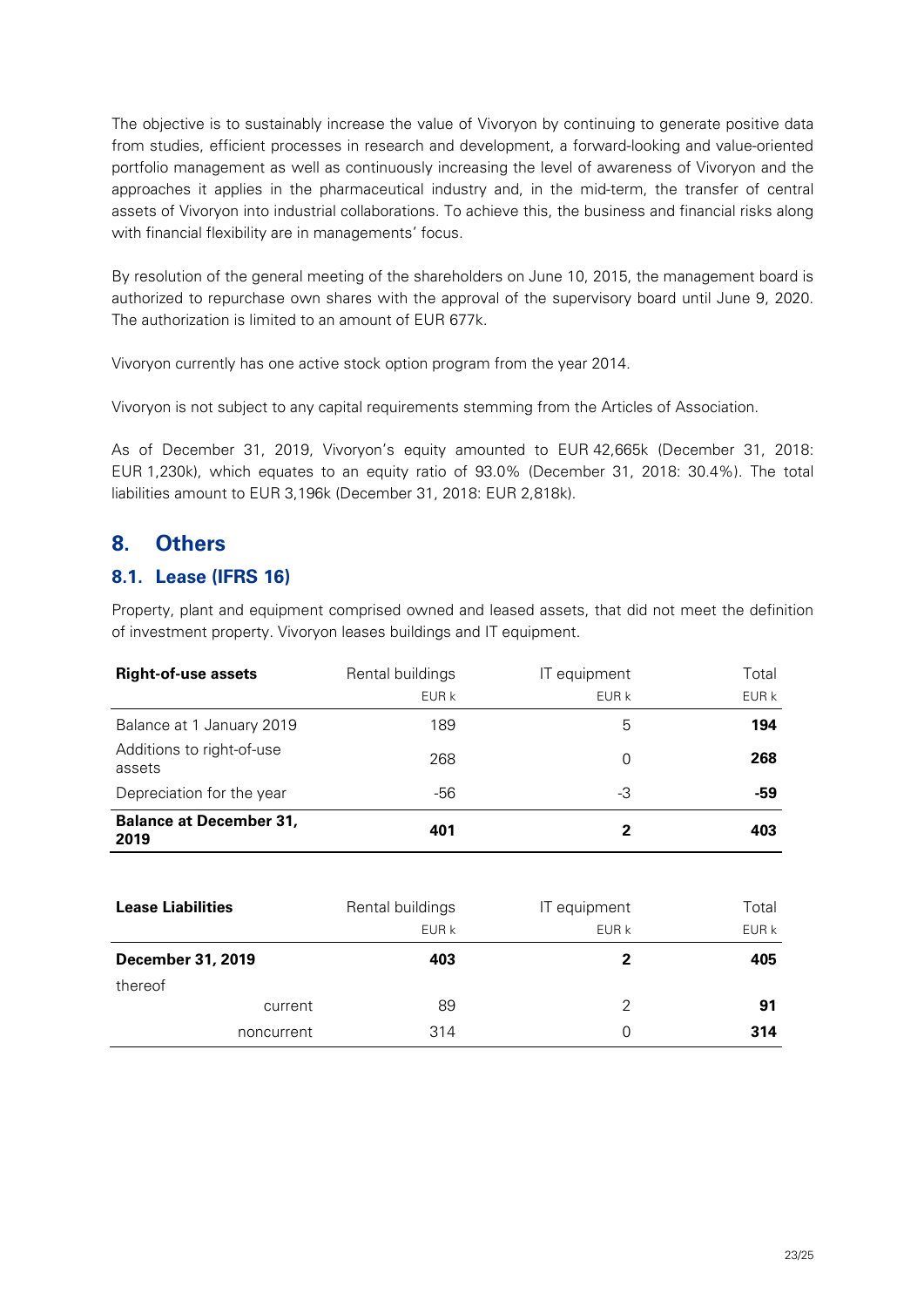| Amounts recognized in<br>profit or loss 2019          | Total |
|-------------------------------------------------------|-------|
|                                                       | EUR k |
| Interest on lease liabilities                         | 5     |
| Expenses relating to leases<br>of low-value assets    | 8     |
|                                                       |       |
| Amounts recognized in statement<br>of cash flows 2019 | Total |
|                                                       | EUR K |
| Total cash outflow for leases                         | 56    |

#### **8.2. Contingencies and other financial commitments**

The total of the other financial commitments as of December 31, 2019 was EUR 1,485k and consist of services by research and development service providers as well as of service, leasing and rental commitments. Of these commitments EUR 1,195k are due within one year.

#### **8.3. Related party relationships**

The following individuals and entities were considered related parties of Vivoryon during the reporting period:

- a) Members of the key management of the Company or a shareholder of the Company
- b) Enterprises which can be controlled by individuals within a)
- c) Members of the supervisory board

#### Transactions with key management personnel

The remuneration of the management board comprised:

| In EUR k                     | 2019 | 2018 |
|------------------------------|------|------|
| Short-term employee benefits | 876  | 806  |
| Post-employment benefits     |      | 31   |
| Share-based payments         |      |      |
| Total                        | 877  | 837  |

The short-term employee benefits include carve-out incentives in connection with the capital increases in April and October 2019 in the amount of EUR 244k.

The remuneration of the supervisory board comprised of:

| In EUR k            | 2019 | 2018 |
|---------------------|------|------|
| Short-term benefits | 105  | 110  |
| Total               | 105  | 112  |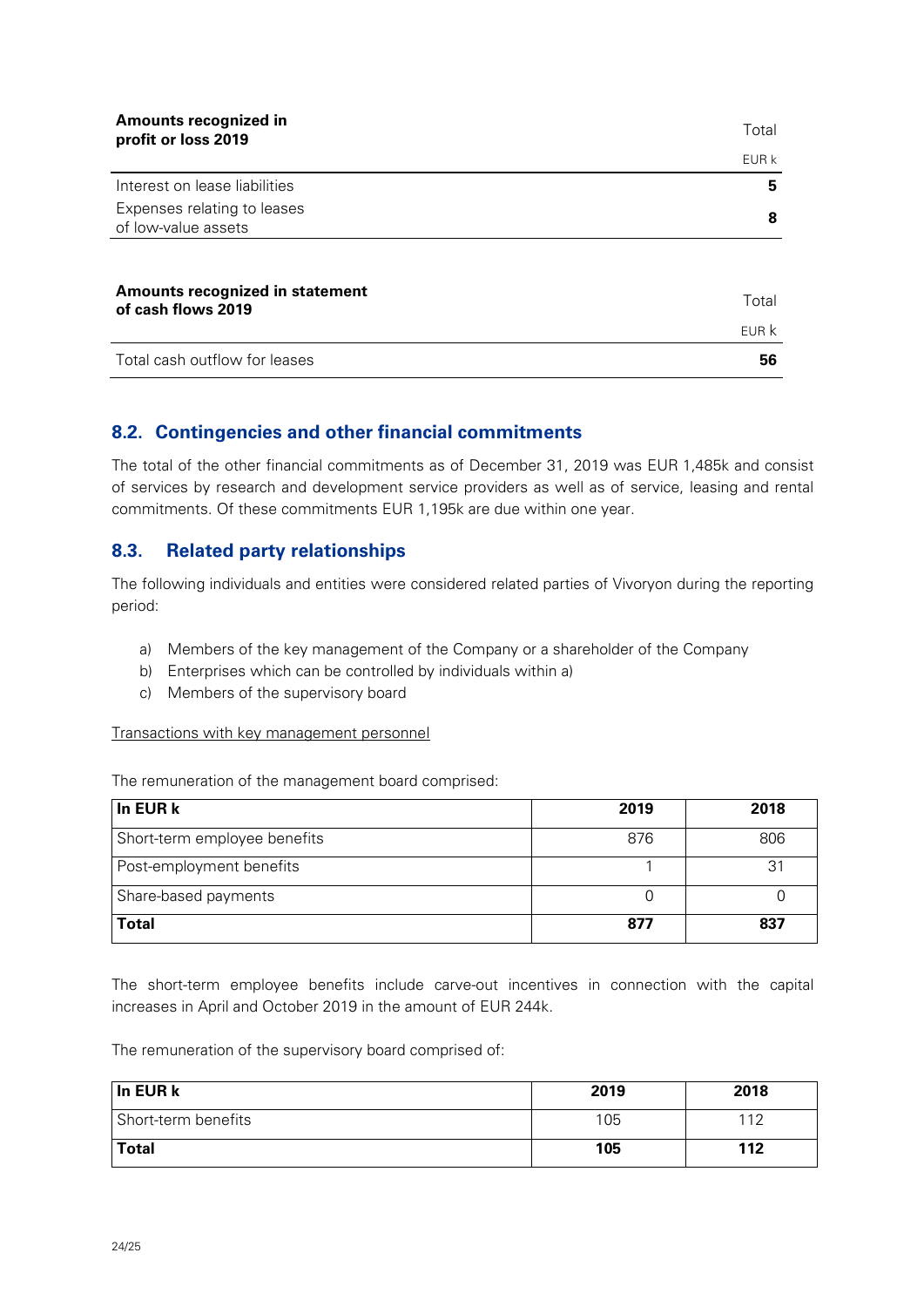The following director dealings in shares of Vivoryon have been reported to the Company:

| <b>Number of shares</b>                                                  | 2019   | 2018  |
|--------------------------------------------------------------------------|--------|-------|
| Dr. Ulrich Dauer (CEO)                                                   | 29,002 | 4,800 |
| Dr. Michael Schaeffer (CBO)                                              | 3,567  |       |
| Dr. Erich Platzer<br>(chairperson of the supervisory board)              |        | 5,000 |
| Platzer Invest -<br>(closely associated with Dr. Erich Platzer)          | 77,712 |       |
| Dr. Dinnies von der Osten<br>(vice chairperson of the supervisory board) | 15,000 | 5,000 |
| Dr. Inge Lues<br>(CDO until October 31, 2018)                            |        | 4.900 |

#### **8.4. Subsequent events**

There were no events of particular significance subsequent to the balance sheet date.

#### **Approval and release**

On March 12, 2020, Vivoryon's management board approved these financial statements for release to the supervisory board.

#### **Responsibility Statement**

To the best of our knowledge, and in accordance with the applicable reporting principles, the financial statements give a true and fair view of the net assets, financial position and results of operations of Vivoryon Therapeutics AG.

Halle (Saale), March 12, 2020

Management board of Vivoryon Therapeutics AG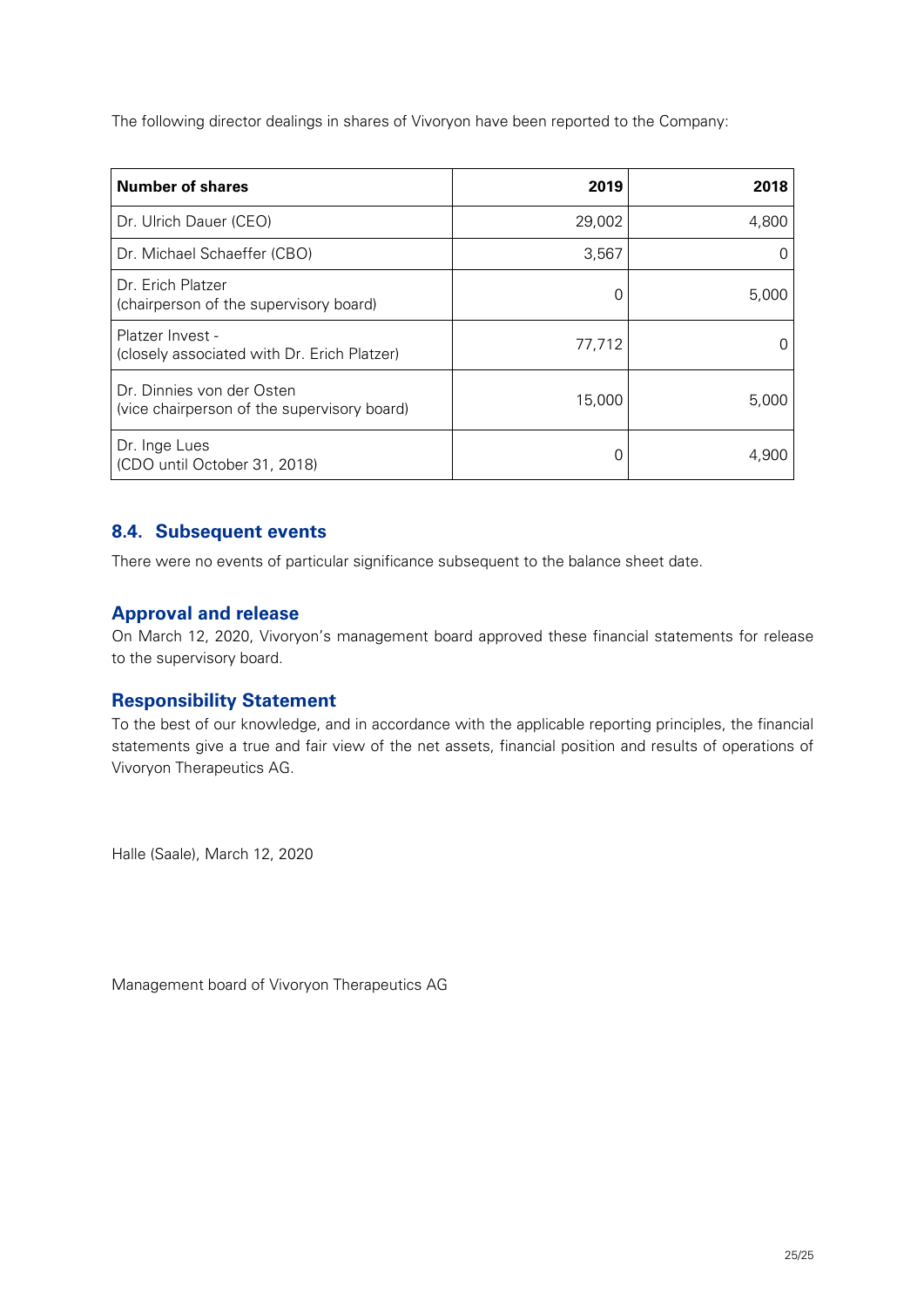# Independent Auditor's Report

To the shareholders of Vivoryon Therapeutics AG, Halle (Saale)

#### **Opinion**

We have audited the annual financial statements of Vivoryon Therapeutics AG, Halle (Saale) (until June 11, 2019: Probiodrug AG), ("the Company"), which comprise the statement of financial position as of December 31, 2019, the statements of profit or loss and other comprehensive income, cash flows and changes in equity for the year then ended, and the notes to the financial statements, including the recognition and measurement policies presented therein.

In our opinion, on the basis of the knowledge obtained in the audit, the accompanying annual financial statements give a true and fair view of the assets, liabilities and financial position of the Company as of December 31, 2019 and of its financial performance and its cash flows for the year then ended in accordance with International Financial Reporting Standards (IFRS), as adopted by the European Union.

#### **Basis for the Opinion**

We conducted our audit of the annual financial statements in accordance with International Standards on Auditing (ISA). Our responsibilities under those standards are further described in the Auditor's Responsibilities for the Audit of the Annual Financial Statements section of our report. We are independent of the Company in accordance with the requirements of German commercial and professional law, and we have fulfilled our other German professional responsibilities in accordance with these requirements. We believe that the audit evidence we have obtained is sufficient and appropriate to provide a basis for our opinion on the annual financial statements.

#### **Key Audit Matters**

We have determined that there are no significant key audit matters to report in our report.

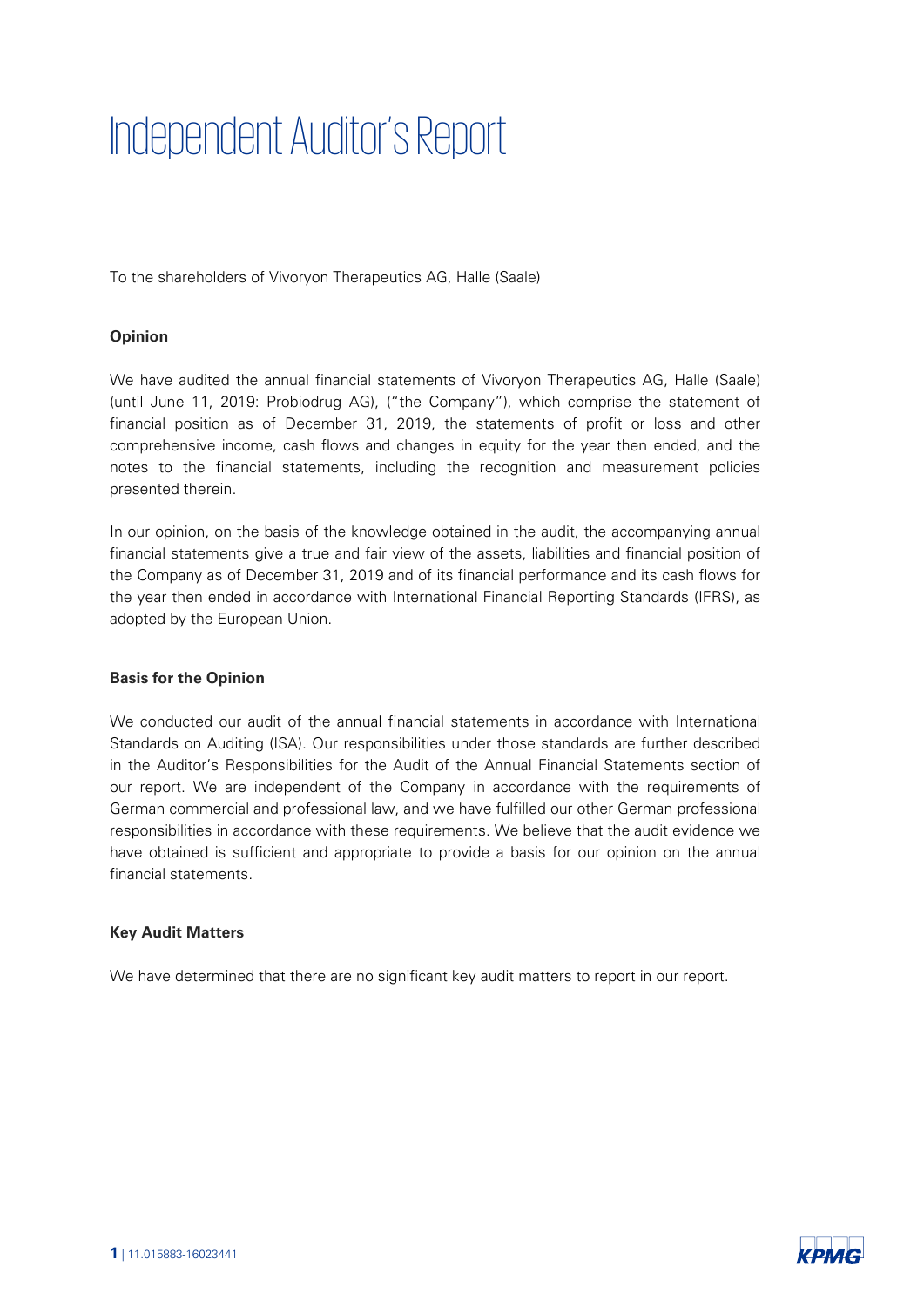#### **Other Information in the Annual Report**

Management is responsible for the other information. The other information comprises the Annual Report but does not include the annual financial statements and our auditor's report thereon. The Annual Report is expected to be made available to us after the date of this auditor's report.

Our opinion on the annual financial statements does not cover the other information and we will not express any form of assurance conclusion thereon.

In connection with our audit of the annual financial statements, our responsibility is to read the other information identified above when it becomes available and, in doing so, consider whether the other information is materially inconsistent with the annual financial statements or our knowledge obtained in the audit, or otherwise appears to be materially misstated.

#### **Responsibilities of Management and Those Charged with Governance for the Annual Financial Statements**

Management is responsible for the preparation of annual financial statements that give a true and fair view of the assets, liabilities and financial position of the Company as of December 31, 2019 and of its financial performance and its cash flows for the year then ended in accordance with IFRS as adopted by the European Union, and for such internal control as management determines is necessary to enable the preparation of annual financial statements that are free from material misstatement, whether due to fraud or error.

In preparing the annual financial statements, management is responsible for assessing the Company's ability to continue as a going concern, disclosing, as applicable, matters related to going concern and using the going concern basis of accounting unless management either intends to liquidate the Company or to cease operations, or has no realistic alternative but to do so.

Those charged with governance are responsible for overseeing the Company's financial reporting process.

#### **Auditor's Responsibilities for the Audit of the Annual Financial Statements**

Our objectives are to obtain reasonable assurance about whether the annual financial statements as a whole are free from material misstatement, whether due to fraud or error, and to issue an auditor's report that includes our opinion on the annual financial statements.

Reasonable assurance is a high level of assurance, but is not a guarantee that an audit conducted in accordance with ISA will always detect a material misstatement when it exists. Misstatements can arise from fraud or error and are considered material if, individually or in the aggregate, they could reasonably be expected to influence the economic decisions of users taken on the basis of these annual financial statements.

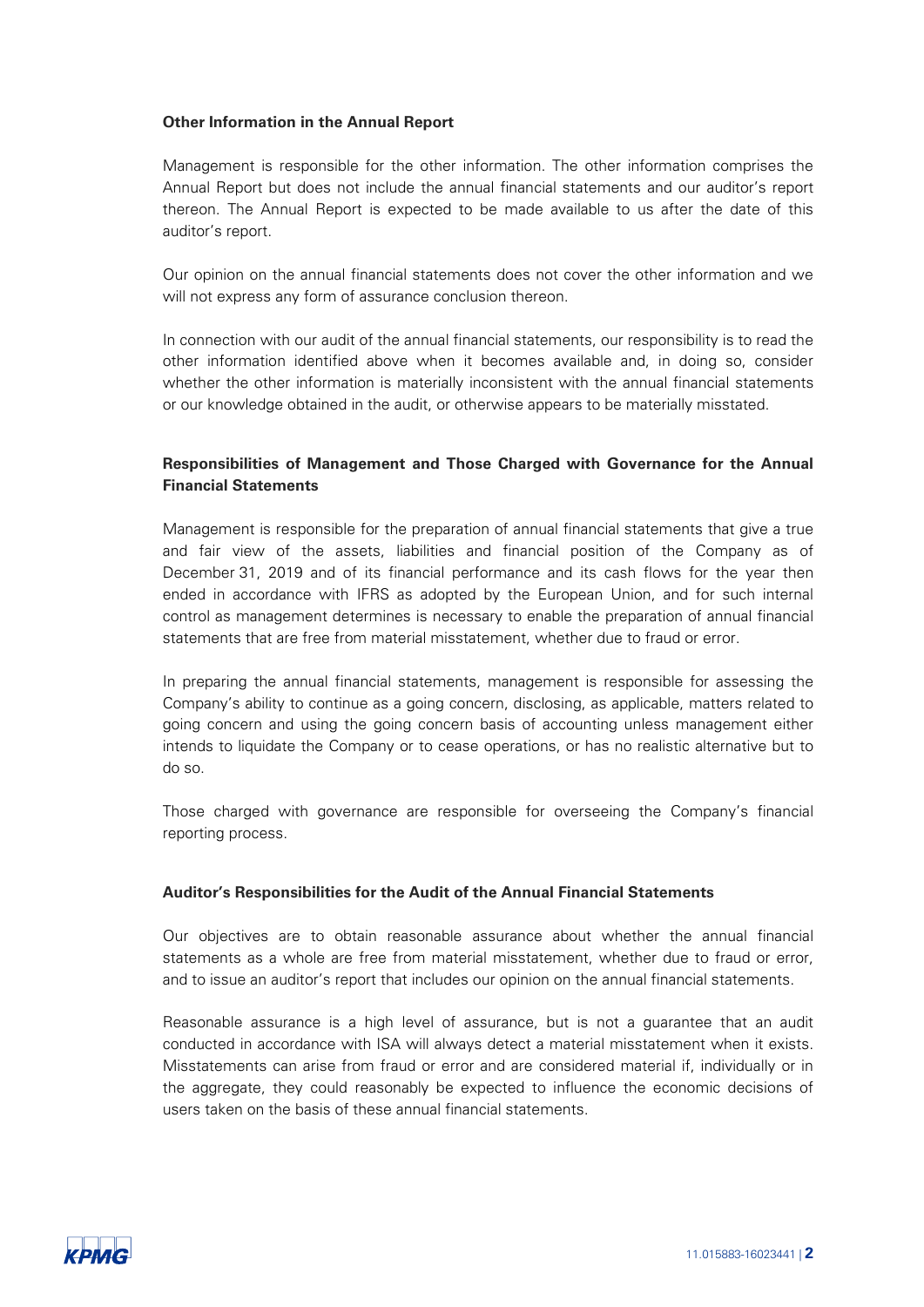As part of an audit in accordance with ISA, we exercise professional judgement and maintain professional scepticism throughout the audit. We also:

- Identify and assess the risks of material misstatement of the annual financial statements, whether due to fraud or error, design and perform audit procedures responsive to those risks, and obtain audit evidence that is sufficient and appropriate to provide a basis for our opinion. The risk of not detecting a material misstatement resulting from fraud is higher than for one resulting from error, as fraud may involve collusion, forgery, intentional omissions, misrepresentations, or the override of internal control.
- Obtain an understanding of internal control relevant to the audit of the annual financial statements in order to design audit procedures that are appropriate in the circumstances, but not for the purpose of expressing an opinion on the effectiveness of the Company's internal control.
- Evaluate the appropriateness of accounting policies used and the reasonableness of accounting estimates and related disclosures made by management.
- Conclude on the appropriateness of management's use of the going concern basis of accounting and, based on the audit evidence obtained, whether a material uncertainty exists related to events or conditions that may cast significant doubt on the Company's ability to continue as a going concern. If we conclude that a material uncertainty exists, we are required to draw attention in our auditor's report to the related disclosures in the annual financial statements or, if such disclosures are inadequate, to modify our opinion. Our conclusions are based on the audit evidence obtained up to the date of our auditor's report. However, future events or conditions may cause the Company to cease to be able to continue as a going concern.
- Evaluate the overall presentation, structure and content of the annual financial statements, including the disclosures, and whether the annual financial statements represent the underlying transactions and events in a manner that achieves fair presentation.

We communicate with those charged with governance regarding, among other matters, the planned scope and timing of the audit and significant audit findings, including any significant deficiencies in internal control that we identify during our audit.

We also provide those charged with governance with a statement that we have complied with relevant ethical requirements regarding independence, and communicate with them all relationships and other matters that may reasonably be thought to bear on our independence, and where applicable, the related safeguards.